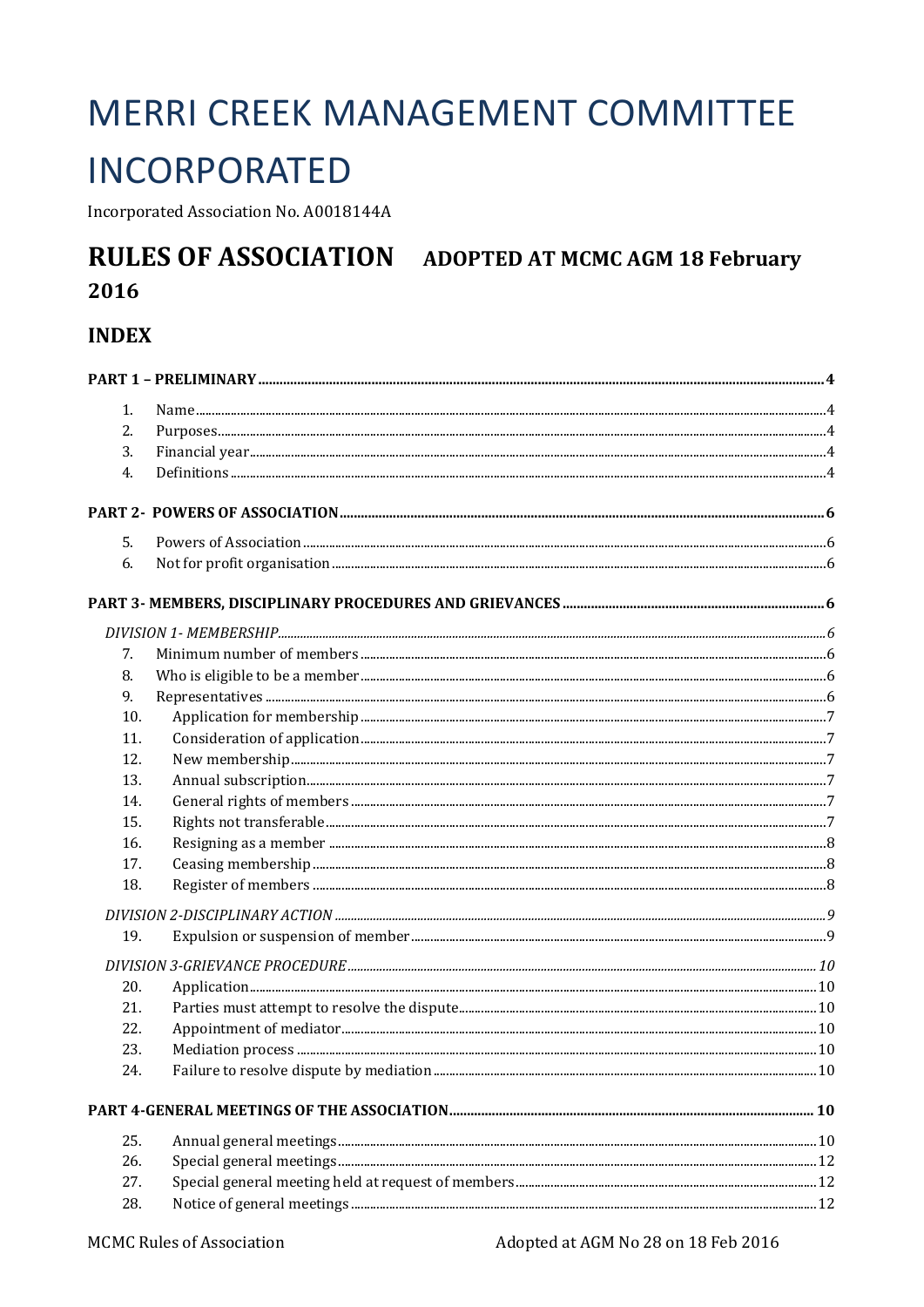| 29.        |  |
|------------|--|
| 30.        |  |
| 31.        |  |
| 32.        |  |
| 33.        |  |
| 34.        |  |
| 35.        |  |
| 36.        |  |
| 37.        |  |
|            |  |
|            |  |
| 38.        |  |
| 39.        |  |
|            |  |
| 40.        |  |
| 41.        |  |
| 42.        |  |
| 43.        |  |
| 44.        |  |
|            |  |
|            |  |
| 45.<br>46. |  |
| 47.        |  |
| 48.        |  |
|            |  |
|            |  |
| 49.        |  |
| 50.        |  |
| 51.        |  |
| 52.        |  |
| 53.        |  |
| 54.        |  |
| 55.        |  |
|            |  |
| 56.        |  |
| 57.        |  |
| 58.        |  |
| 59.        |  |
| 60.        |  |
|            |  |
| 61.        |  |
|            |  |
| 62.        |  |
| 63.        |  |
| 64.        |  |
| 65.        |  |
| 66.        |  |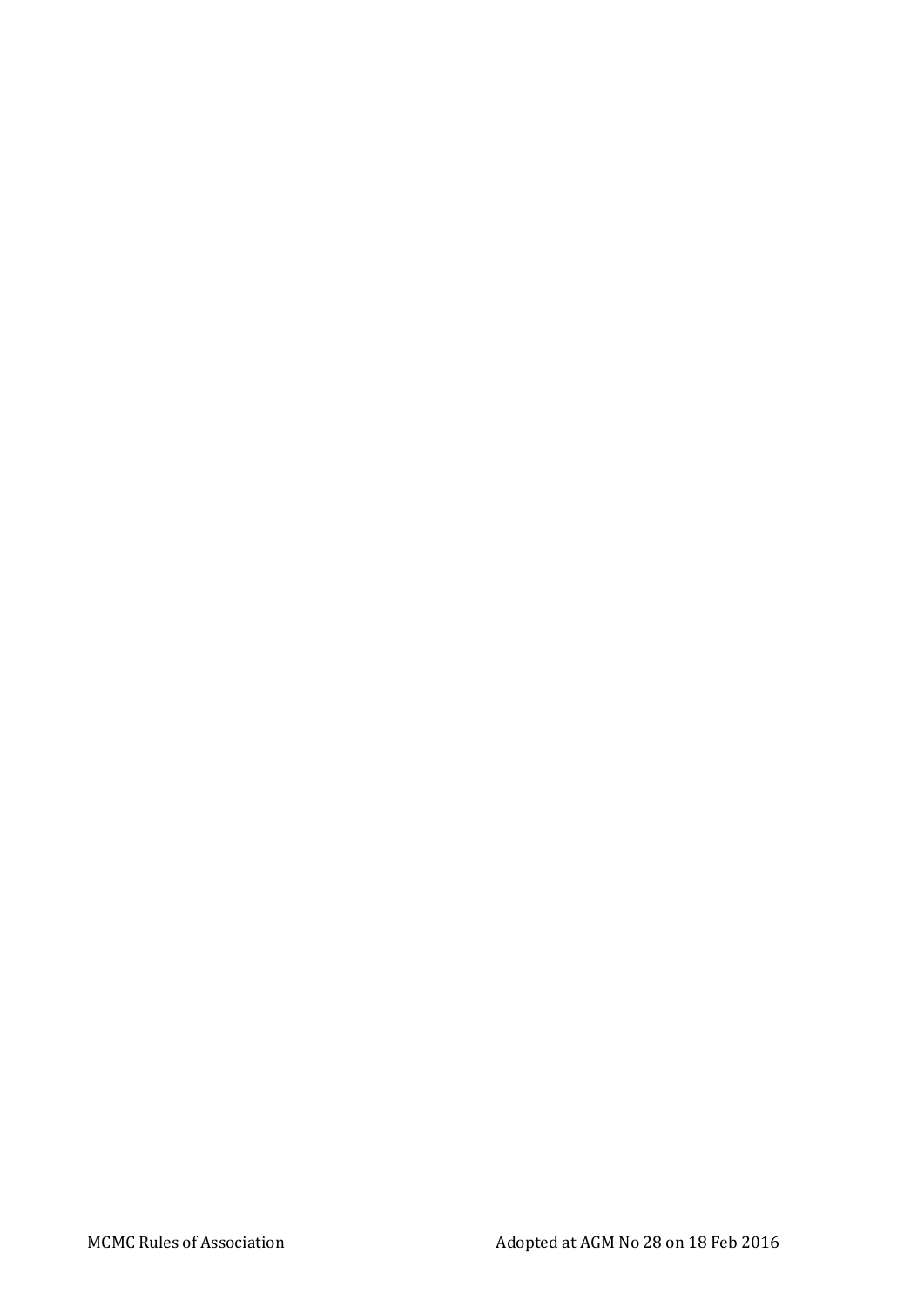#### **PART 1 – PRELIMINARY**

## <span id="page-3-1"></span><span id="page-3-0"></span>**1. Name**

The name of the incorporated association is "Merri Creek Management Committee Incorporated".

## <span id="page-3-2"></span>**2. Purposes**

The primary purpose of the Merri Creek Management Committee (MCMC) is to ensure the preservation of natural and cultural heritage, and the ecologically sensitive restoration, development and maintenance of the Merri Creek and tributaries, their corridors and associated ecological communities.

MCMC acknowledges that the Merri Creek flows through the cultural landscape of the Wurundjeri and that recognition, reconciliation and engagement with Aboriginal people is necessary to achieve its primary purpose.

In order to achieve its primary purpose, MCMC:

- consults, co-ordinates, informs, advises and provides a forum for member organisations and other stakeholders;
- participates in strategic and statutory planning and development assessment processes;
- advocates for policy, development and resource allocation decisions that are complementary to the primary purpose;
- carries out conservation and restoration programs and works;
- develops and maintains skills and expertise in ecological restoration of waterway corridors, and shares these with member organisations and other stakeholders within and beyond the Merri catchment;
- informs, educates and involves the community;
- provides support, resourcing and facilitation of skills development to community groups;
- seeks the consolidation and expansion of public open space along the Creek corridor, particularly in urban and urban fringe areas;
- undertakes and supports research and monitoring;
- maintains a gift fund known as the Merri Creek Environment Fund to support MCMC's primary purpose.

The geographic coverage to which this Statement of Purposes applies is the Merri Creek and its catchment, including its tributaries and their sub-catchments. MCMC may also undertake works in adjoining catchment areas, where such works will contribute to the financial health, knowledge and skills development and maintenance and/or work team viability of MCMC, and where such works are not at the expense of MCMC's core role.

## <span id="page-3-3"></span>**3. Financial year**

The financial year of the Association is each period of 12 months ending on 30 September.

## <span id="page-3-4"></span>**4. Definitions**

In these Rules –

**"Association"** means Merri Creek Management Committee Incorporated.

"**Committee**" means the Committee of Management of the Association elected in accordance with these Rules.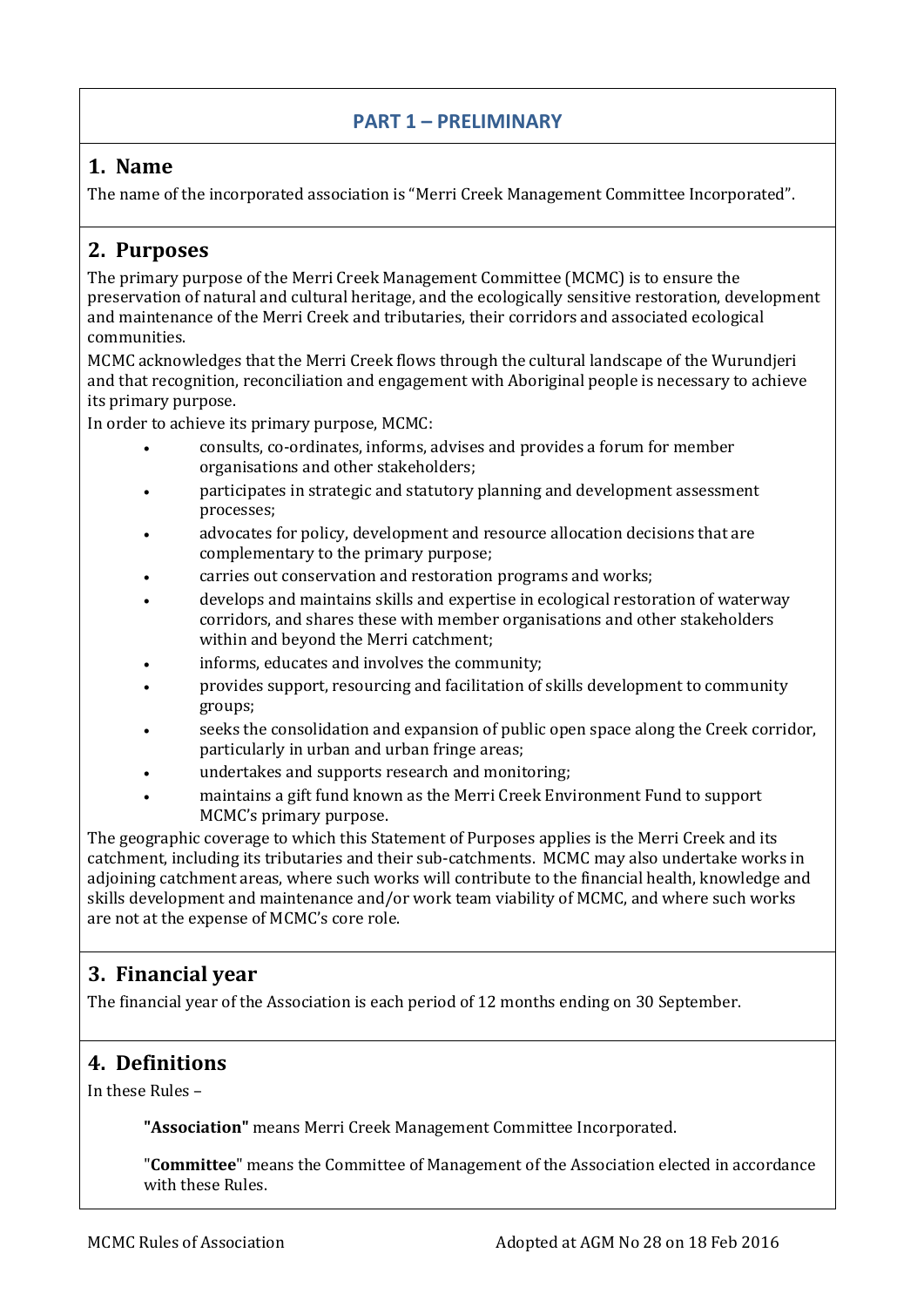"**General Meeting**" means a general meeting of members convened in accordance with these Rules.

"**Member**" means a member organisation of the Association.

"**Ordinary Member**" means a member of the Committee who is not an office bearer of the Association.

"**The Act**" means the *Associations Incorporation Reform Act 2012*

"**The Regulations**" means the Regulations under the Act.

"**Special resolution**" means a resolution passed by a majority of not less than three-fourths of representatives of members, voting in person or by proxy at a general meeting of the Association, of which not less than 21 days notice specifying the intention to propose the resolution as a special resolution was given in accordance with these Rules.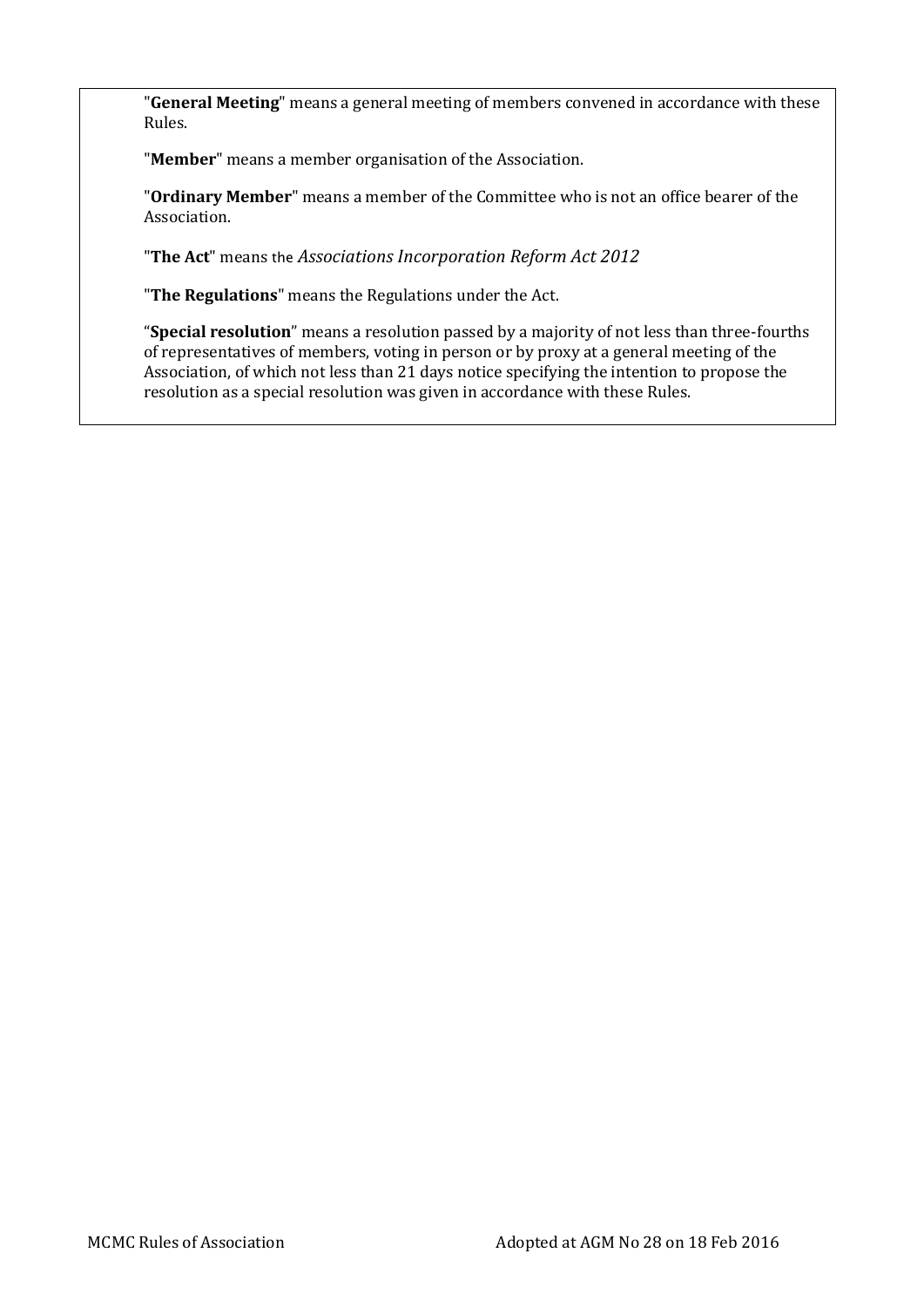## **PART 2 - POWERS OF ASSOCIATION**

#### <span id="page-5-1"></span><span id="page-5-0"></span>**5. Powers of Association**

- (1) Subject to the Act, the Association has power to do all things incidental or conducive to achieve its purposes.
- (2) Without limiting subrule (1), the Association may—
	- (a) acquire, hold and dispose of real or personal property;
	- (b) open and operate accounts with financial institutions;
	- (c) invest its money in any security in which trust monies may lawfully be invested;
	- (d) raise and borrow money on any terms and in any manner as it thinks fit;
	- (e) secure the repayment of money raised or borrowed, or the payment of a debt or liability;
	- (f) appoint agents to transact business on its behalf;
	- (g) employ staff to support the purposes of MCMC;
	- (h) enter into any other contract it considers necessary or desirable.
- (3) The Association may only exercise its powers and use its income and assets (including any surplus) for its purposes.

## <span id="page-5-2"></span>**6. Not for profit organisation**

- (1) The Association must not distribute any surplus, income or assets directly or indirectly to its members.
- (2) Subrule (1) does not prevent the Association from paying a member or their representative—
	- (a) reimbursement for expenses properly incurred by the member or member's representative; or
	- (b) for goods or services provided by the member or member's representative— if this is done in good faith on terms no more favourable than if the member was not a member.

<span id="page-5-3"></span>**Note:**Section 33 of the Act provides that the Incorporated Association must not secure pecuniary profit for its members.

## **PART 3- MEMBERS, DISCIPLINARY PROCEDURES AND GRIEVANCES**

#### **DIVISION 1- MEMBERSHIP**

## <span id="page-5-5"></span><span id="page-5-4"></span>**7. Minimum number of members**

The Association must have at least five members.

## <span id="page-5-6"></span>**8. Who is eligible to be a member**

A corporation, incorporated association or a body incorporated by statute shall be eligible and may apply to become a member of the Association.

## <span id="page-5-7"></span>**9. Representatives**

- (1) Each member must nominate representatives as specified in Rule 40, who are authorised by the member to act on its behalf.
- (2) Each member must provide a letter of nomination of its representatives to the Secretary of the Association.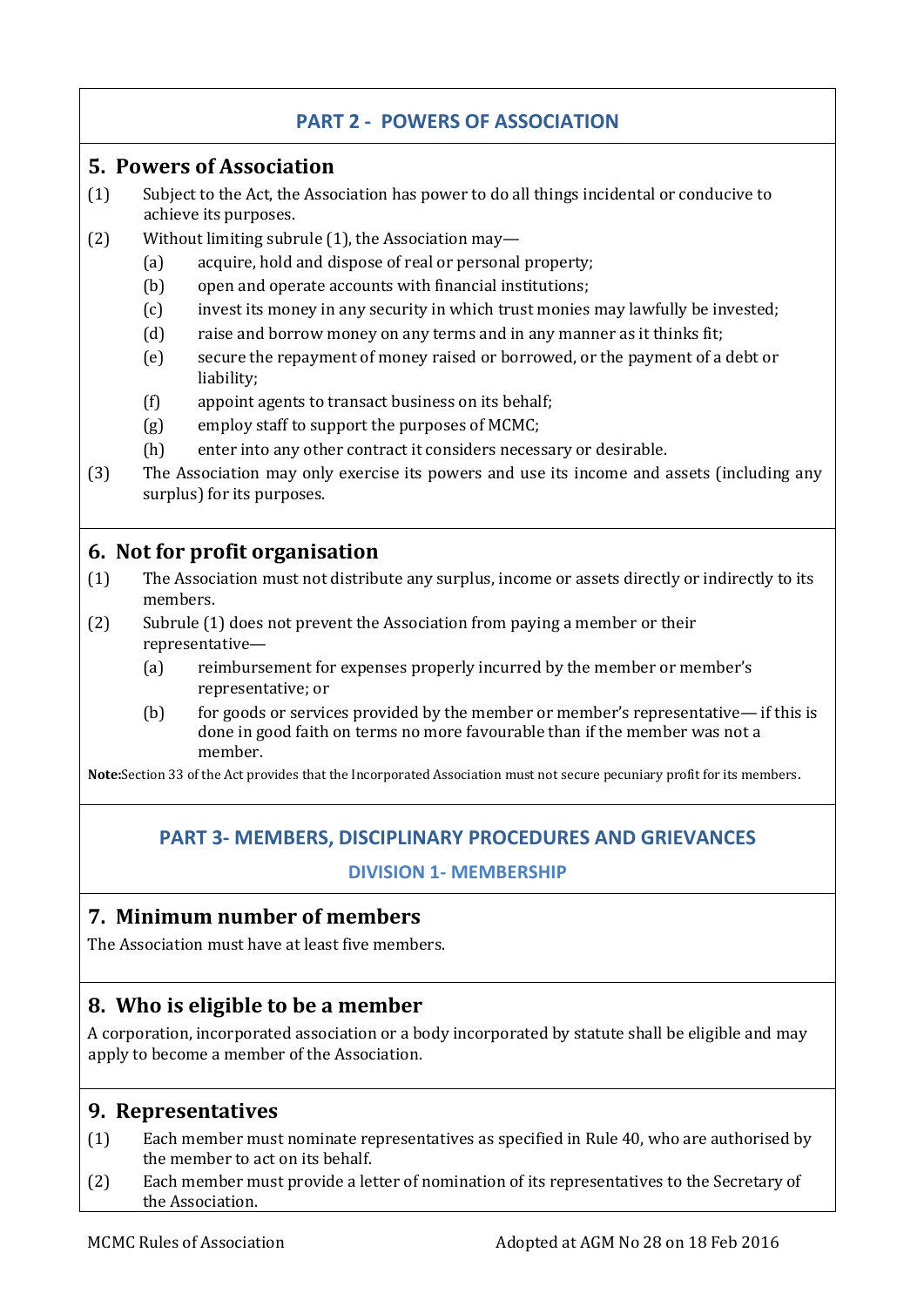(3) Each representative will be appointed at the annual general meeting of the Association each year.

## <span id="page-6-0"></span>**10. Application for membership**

A nomination for membership of the Association -

- (a) shall be made in writing and shall include:
	- (i) the name and address of the organisation seeking membership,
	- (ii) a statement that the applicant agrees to abide by the Rules of the Association for the time being in force
	- (iii) the signature of the senior office bearer, executive officer or similar of the organisation seeking membership
	- (b) shall be lodged with the Secretary at the registered address of the Association
	- (c) The entrance fee to be paid by members of the Association shall be nil.

## <span id="page-6-1"></span>**11. Consideration of application**

As soon as practicable after the receipt of a nomination, the Secretary shall refer the nomination to the Committee, and the Committee shall determine whether to approve or reject the nomination.

## <span id="page-6-2"></span>**12. New membership**

The Secretary shall, as soon as practicable after approval of membership as provided in Rule (9), enter the nominee's name in the register of members.

## <span id="page-6-3"></span>**13. Annual subscription**

No fees, subscriptions or other payments are required from members.

## <span id="page-6-4"></span>**14. General rights of members**

- (1) A member of the Association who is entitled to vote has the right—
	- (a) to receive notice of general meetings and of proposed special resolutions in the manner and time prescribed by these Rules; and
	- (b) to submit items of business for consideration at a general meeting; and
	- (c) to appoint representatives to attend and be heard at general meetings; and
	- (d) to appoint representatives to vote at a general meeting; and
	- (e) to have access to the minutes of general meetings and other documents of the Association as provided under rule 64; and
	- (f) to inspect the register of members.
- (2) A member is entitled to vote if—
	- (a) more than 10 business days have passed since the organisation became a member of the Association; and
	- (b) the member's membership rights are not suspended for any reason, and
	- (c) the member has provided a letter of nomination of its representatives.

## <span id="page-6-5"></span>**15. Rights not transferable**

A right, privilege or obligation of a member by reason of their membership of the Association :-

- (1) is not capable of being transferred or transmitted to another organisation or person, and
- (2) terminates upon the cessation of their membership whether by dissolution of the member organisation or resignation or otherwise
- (3) Notwithstanding sub-clauses (1) and (2) of this clause, in the event of name changes of, or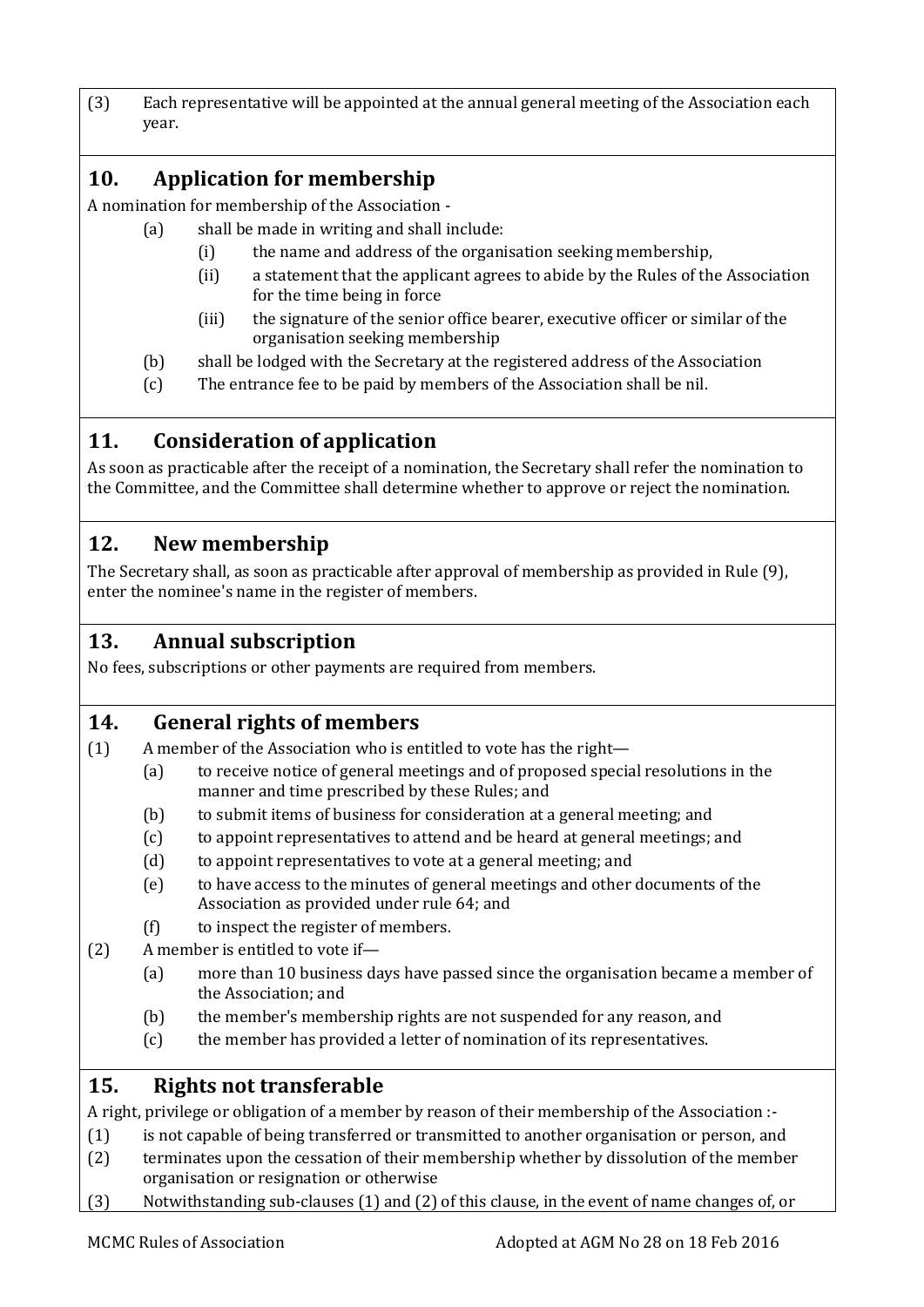amalgamations or land boundary changes between members, any new organisation which is the natural successor of a previous member shall have automatic membership of the Association and shall have the rights, privileges and obligations of its predecessor/s.

#### <span id="page-7-0"></span>**16. Resigning as a member**

A member of the Association may resign from the Association by first giving twelve months notice in writing to the Secretary of their intention to resign and upon the expiration of that period of notice, the member shall cease to be a member.

#### <span id="page-7-1"></span>**17. Ceasing membership**

- (1) Membership ceases on resignation or expulsion.
- (2) If an organisation ceases to be a member of the Association, the Secretary must, as soon as practicable, enter the date the organisation ceased to be a member in the register of members.

#### <span id="page-7-2"></span>**18. Register of members**

- (1) The Secretary shall keep and maintain a register of members in which shall be entered the name, address and date of entry of the name of each member.
- (2) Any member may, at a reasonable time and free of charge, inspect the register of members.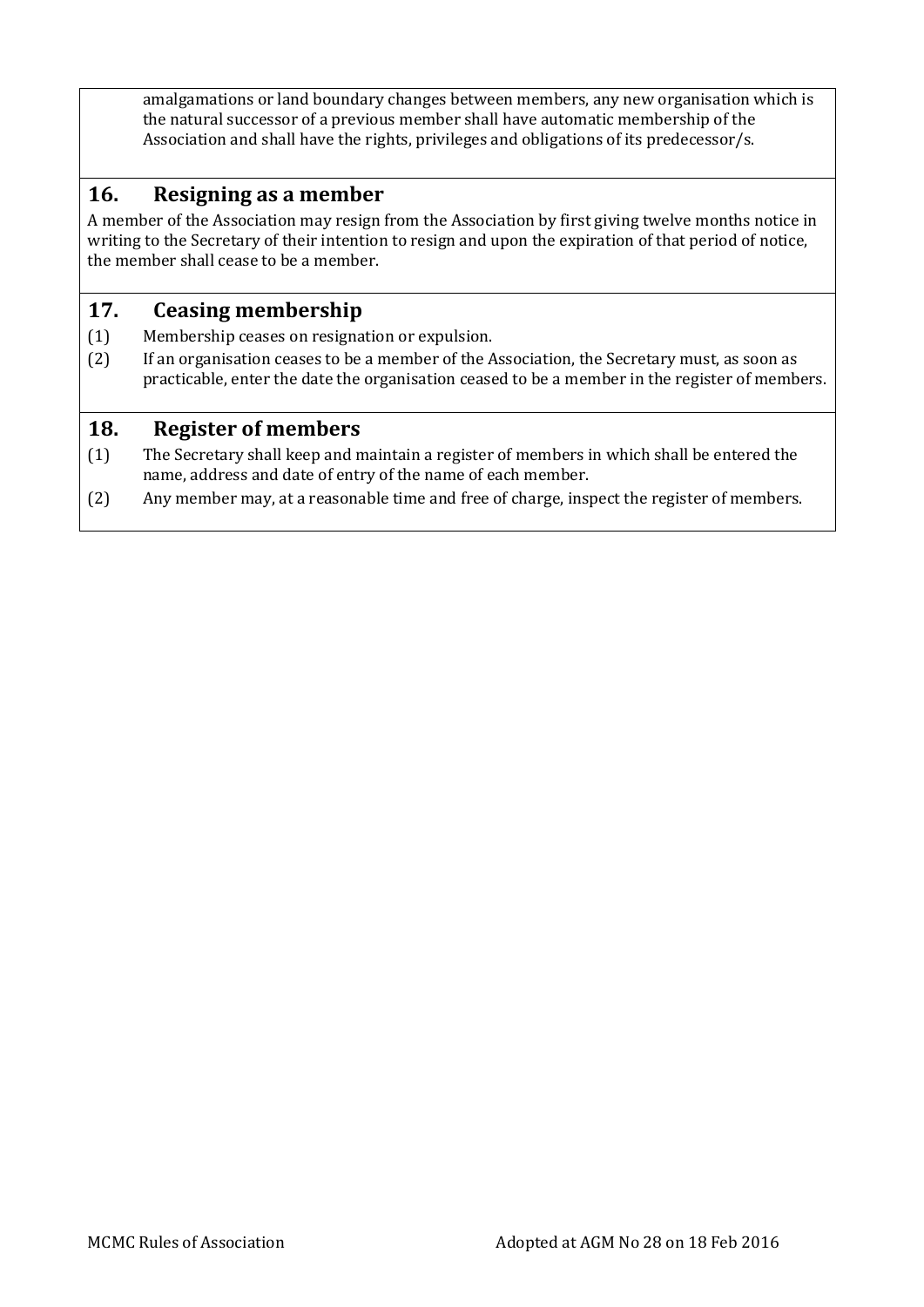#### **DIVISION 2-DISCIPLINARY ACTION**

#### <span id="page-8-1"></span><span id="page-8-0"></span>**19. Expulsion or suspension of member**

- (1) Subject to these Rules, the Committee may by resolution :-
	- (a) expel a member of the Association, or
	- (b) suspend a member from membership of the Association for a specified period
	- if the Committee is of the opinion that the member :-
	- (c) has refused or neglected to comply with these Rules, or
	- (d) has been guilty of conduct unbecoming a member or prejudicial to the interests of the Association.
- (2) A resolution of the Committee under sub-clause (1) :-
	- (a) does not take effect unless the Committee, at a meeting held not earlier than l4 and not later than 28 days after the service on the member of a notice under sub-clause (3) confirms the resolution in accordance with this clause, and
	- (b) where the member exercises a right of appeal to the Association under this clause does not take effect unless the Association confirms the resolution in accordance with this clause.
- (3) If the Committee passes a resolution under sub-clause (1), the Secretary shall, as soon as practicable, cause to be served on the member a notice in writing:-
	- (a) setting out the resolution of the Committee and the grounds on which it is based,
	- (b) stating that the member may address the Committee at a meeting to be held not earlier than l4 and not later than 28 days after the service of the notice,
	- (c) stating the date, place and time of that meeting,
	- (d) informing the member that they may do one or more of the following:-
		- (i) be represented at that meeting,
		- (ii) give to the Committee before the date of that meeting a written statement seeking the revocation of the resolution, and
		- (iii) not later than 24 hours before the date of the meeting lodge with the Secretary a notice to the effect that they wish to appeal to the Association in general meeting against the resolution.
- (4) At a meeting of the Committee held in accordance with sub-clause (2), the Committee:-
	- (a) shall give to the member an opportunity to be heard,
	- (b) shall give due consideration to any written statement submitted by the member, and
	- (c) shall by resolution determine whether to confirm or to revoke the resolution.
- (5) Where the Secretary receives a notice under sub-clause (3), he or she shall notify the Committee and the Committee shall convene a general meeting of the Association to be held within 2l days after the date on which the Secretary received the notice.
- (6) At a general meeting of the Association convened under sub-clause (5):-
	- (a) no business other than the question of the appeal shall be transacted,
	- (b) the Committee may place before the meeting details of the grounds for the resolution and the reasons for the passing of the resolution,
	- (c) the member shall be given an opportunity to be heard and,
	- (d) the members' representatives shall vote in person or by proxy by secret ballot on the question of whether the resolution should be confirmed or revoked.
- (7) If at the general meeting :-
	- (a) three-fourths of the members' representatives vote in person or by proxy in favour of the confirmation of the resolution, the resolution is confirmed, and
	- (b) in any other case, the resolution is revoked.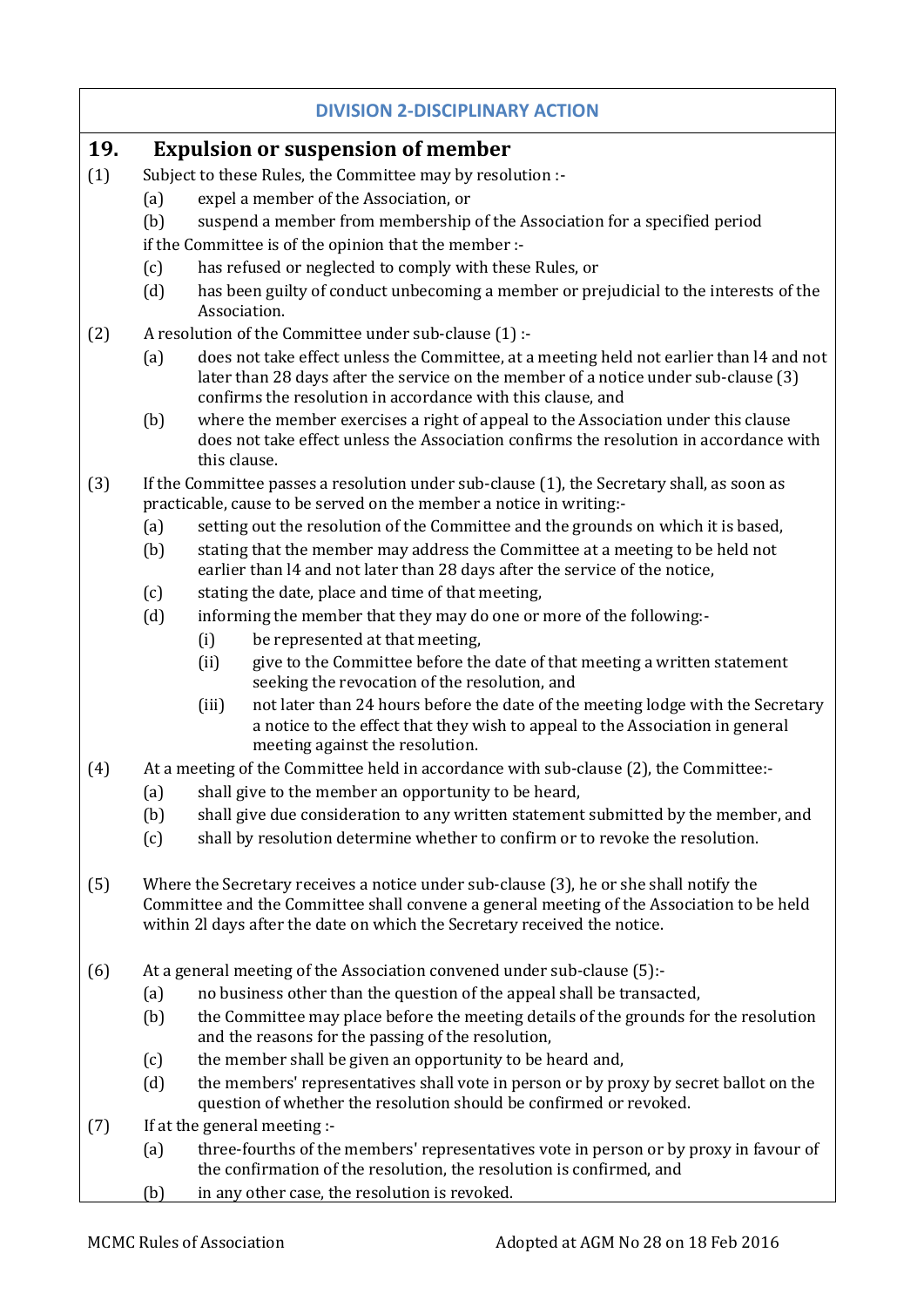#### **DIVISION 3 - GRIEVANCE PROCEDURE**

#### <span id="page-9-0"></span>**20. Application**

The grievance procedure set out in this rule applies to disputes under these Rules between -

- <span id="page-9-1"></span>(a) a member and another member; or
- <span id="page-9-2"></span>(b) a member and the Association.

#### **21. Parties must attempt to resolve the dispute**

The parties to the dispute must meet and discuss the matter in dispute and, if possible, resolve the dispute within 14 days after the dispute comes to the attention of all of the parties.

#### <span id="page-9-3"></span>**22. Appointment of mediator**

- (1) If the parties are unable to resolve the dispute at the meeting, or if a party fails to attend that meeting, then the parties must, within 10 days, hold a meeting in the presence of a mediator.
- (2) The mediator must be
	- (a) a person chosen by agreement between the parties; or
	- (b) in the absence of agreement
		- (i) in the case of a dispute between a member and another member, a person appointed by the committee of the Association; or
		- (ii) in the case of a dispute between a member and the Association, a person who is a mediator appointed or employed by the Dispute Settlement Centre of Victoria (Department of Justice).
- (3) A member of the Association can be a mediator.
- (4) The mediator cannot be a member who is a party to the dispute.

#### <span id="page-9-4"></span>**23. Mediation process**

- (1) The parties to the dispute must, in good faith, attempt to settle the dispute by mediation.
- (2) The mediator, in conducting the mediation, must
	- (a) give the parties to the mediation process every opportunity to be heard; and
	- (b) allow due consideration by all parties of any written statement submitted by any party; and
	- (c) ensure that natural justice is accorded to the parties to the dispute throughout the mediation process.

<span id="page-9-5"></span>(4) The mediator must not determine the dispute.

#### **24. Failure to resolve dispute by mediation**

If the mediation process does not result in the dispute being resolved, the parties may seek to resolve the dispute in accordance with the Act otherwise at law.

#### **PART 4-GENERAL MEETINGS OF THE ASSOCIATION**

#### <span id="page-9-7"></span><span id="page-9-6"></span>**25. Annual general meetings**

- (1) The Committee must convene an annual general meeting of the Association to be held within 5 months of the end of each financial year.
- (2) The annual general meeting shall be held on such day as the Committee determines.
- (3) The annual general meeting shall be specified as such in the notice convening it.
- (4) The ordinary business of the annual general meeting shall be :-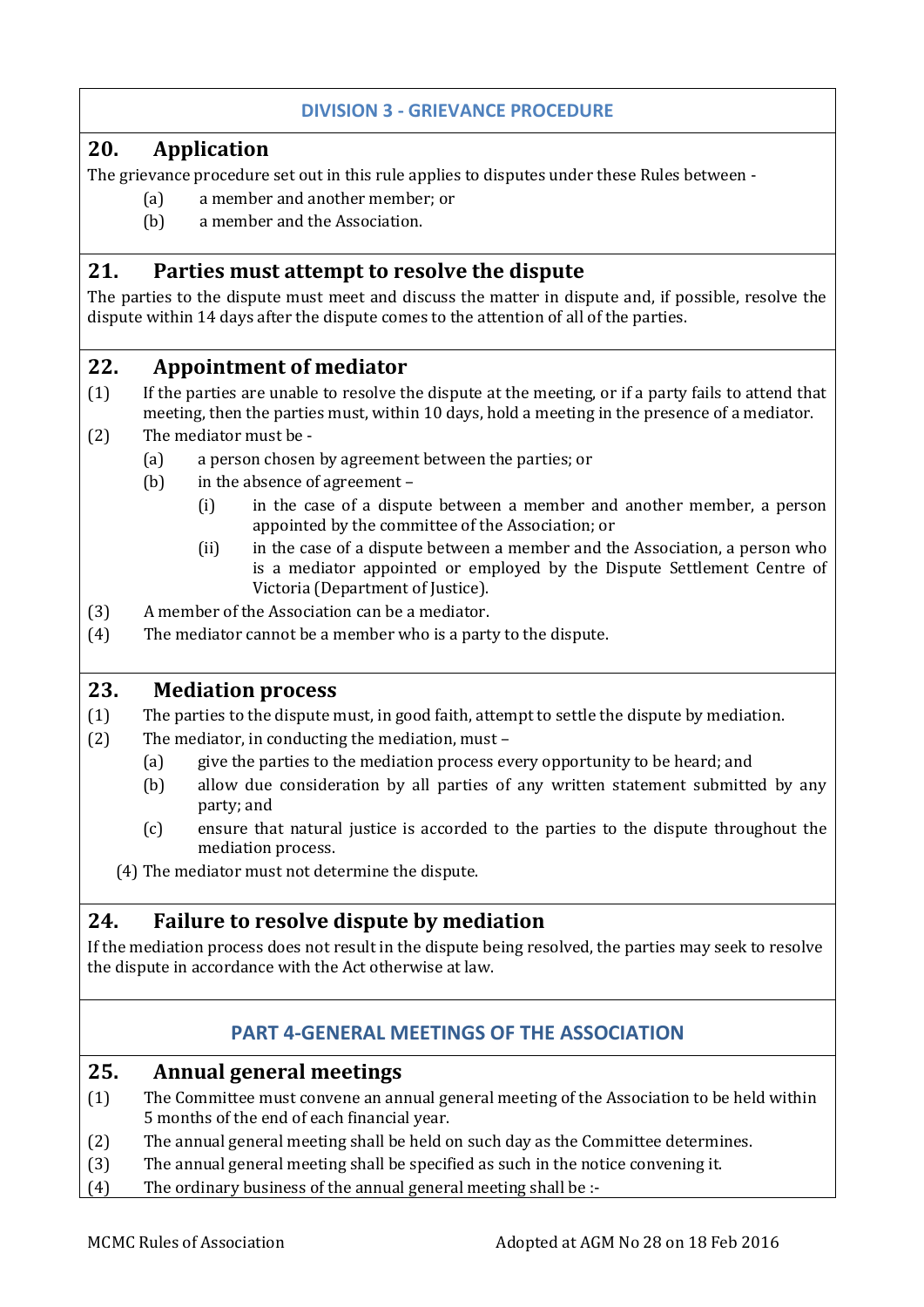- (a) to confirm the minutes of the last preceding annual general meeting and of any general meeting held since that meeting;
- (b) to receive from the Office Bearers reports upon the activities and transactions of the Association during the last preceding financial year;
- (c) to receive the financial statements of the Association for the preceding financial year submitted by the Committee in accordance with Part 7 of the Act
- (d) to elect the Office Bearers and appoint the ordinary members of the Committee.
- (5) The annual general meeting may transact special business of which notice is given in accordance with these Rules.
- (6) The annual general meeting shall be in addition to any other general meetings that may be held in the same year.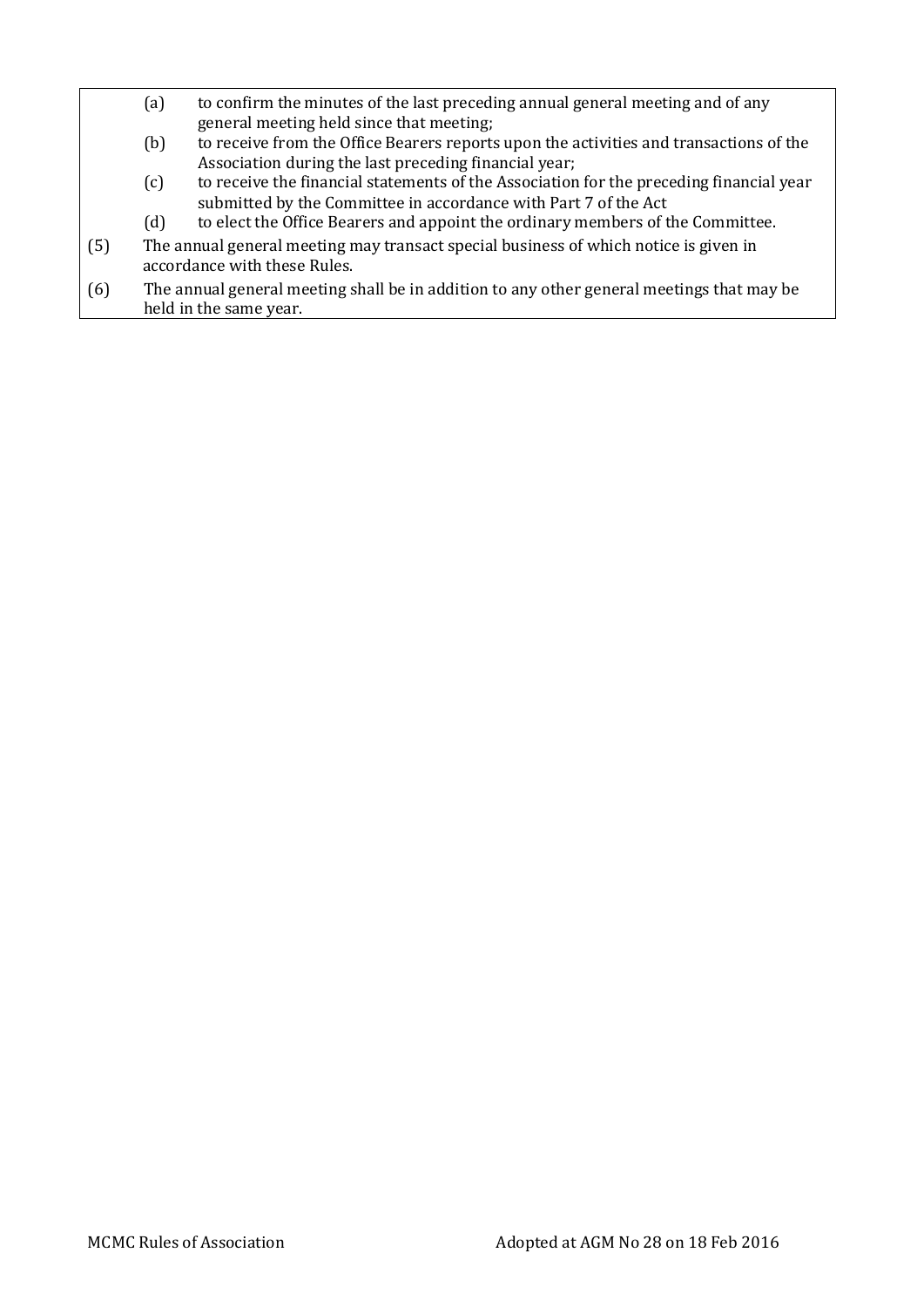## <span id="page-11-0"></span>**26. Special general meetings**

- (1) All general meetings of the Association other than the annual general meeting shall be called special general meetings.
- (2) The Committee may, whenever it thinks fit, convene a special general meeting of the Association and, where, but for this sub-clause, more than 15 months would lapse between annual general meetings, shall convene a special general meeting before the expiration of that period.

## <span id="page-11-1"></span>**27. Special general meeting held at request of members**

- (1) The Committee shall, on the requisition in writing of any one member of the Association, convene a special general meeting of the Association.
- (2) The requisition for a special general meeting shall state the objects of the meeting and shall be signed by the member making the requisition and sent to the address of the Secretary and may consist of several documents in the like form, each signed by one or more of the members making the requisition.
- (3) If the Committee does not cause a special general meeting to be held within one month after the date on which the requisition is sent to the address of the Secretary, the members making the requisition, or any of them, may convene a special general meeting to be held not later than three (3) months after that date.
- (4) A special general meeting convened by members in pursuance of these Rules shall be convened in the same manner as nearly as possible as that in which those meetings are convened by the Committee and all reasonable expenses incurred in convening the meeting shall be refunded by the Association to the persons incurring the expenses.

## <span id="page-11-2"></span>**28. Notice of general meetings**

The Secretary of the Association shall, at least 21 days before the date fixed for holding a general meeting of the Association, cause to be sent to each member of the Association by post or email or both at their address appearing in the Register of Members, a notice stating the place, date and time of the meeting, and including any notices of motion and/or a statement of the nature of the business to be transacted at the meeting.

## <span id="page-11-3"></span>**29. Meeting chairperson**

- (1) The President, or in his or her absence, one of the Vice Presidents, shall preside as Chairperson at each special general meeting, annual general meeting and Committee of Management meeting.
- (2) If the President and the Vice Presidents are absent from a special general meeting, annual meeting or Committee of Management meeting the representatives of members present shall elect one of their number to preside as Chairperson at the meeting.

## <span id="page-11-4"></span>**30. Proxies**

- (1) Each representative shall be entitled to appoint another person as their proxy by notice given to the Secretary prior to or during the meeting in respect of which the proxy is appointed.
- (2) The notice appointing the proxy shall be in the form set out in Appendix 1 to these Rules.

## <span id="page-11-5"></span>**31. Use of technology**

- (1) A member not physically present at a general meeting may be permitted to participate in the meeting by the use of technology that allows that member and the members present at the meeting to clearly and simultaneously communicate with each other.
- (2) For the purposes of this Part, a member participating in a general meeting as permitted under subrule (1) is taken to be present at the meeting and, if the member votes at the meeting, is taken to have voted in person.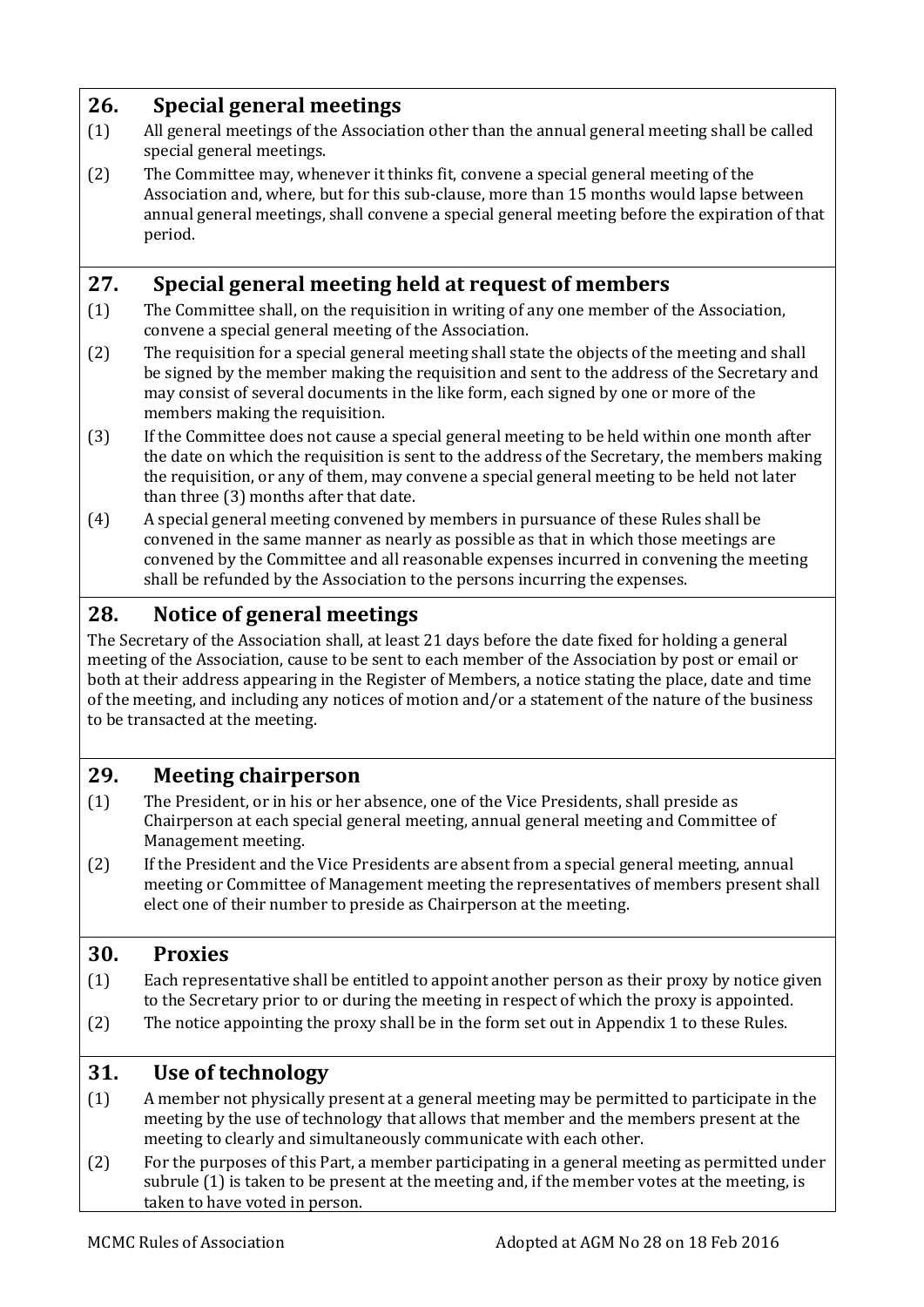(3) That a request by any person attending any meeting of the Association, including its subcommittees to record by electronic means any or all part of the meeting, will be determined by a vote of the representatives present at the meeting, as a first order of business.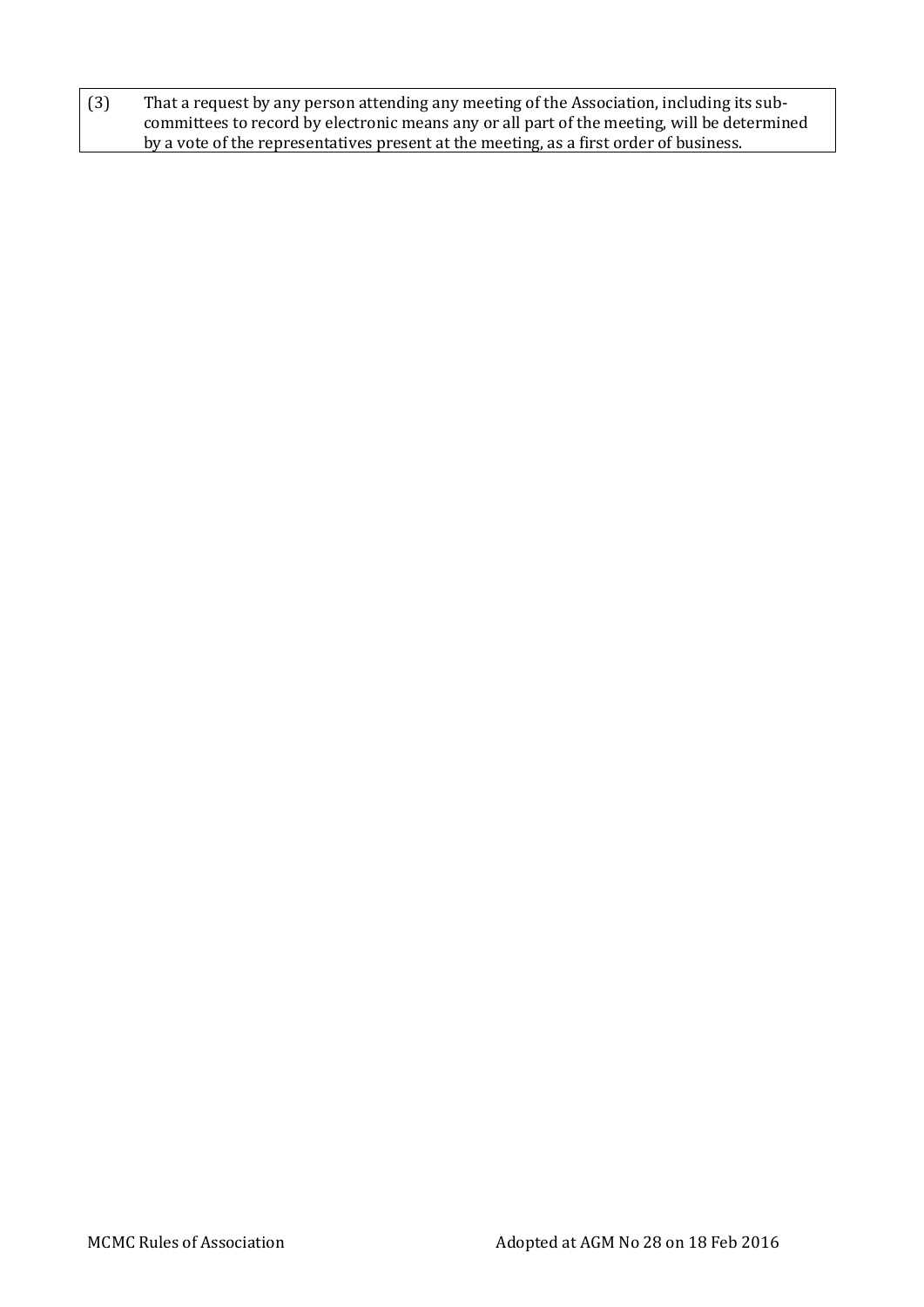## <span id="page-13-0"></span>**32. Quorum at general meetings**

- (1) No item of business shall be transacted at a special general meeting, annual general meeting or Committee of Management meeting unless a quorum of representatives of members entitled under these Rules to vote is present during the time when the meeting is considering that item.
- (2) The number of representatives of members (as provided in Rule 40) that constitutes a quorum for the transaction of the business of a special general meeting, annual general meeting or meeting of the Committee of Management, shall be equal to the number of organisations that are members of the Association with at least half of the organisations represented.
- (3) If within half an hour after the appointed time for the commencement of a general meeting, annual general meeting or Committee of Management meeting, a quorum is not present, the meeting if convened upon the requisition of members shall be dissolved and in any other case shall stand adjourned to the same day in the next week at the same time and (unless another place is specified by the Chairperson at the time of the adjournment or by written notice to members given before the day to which the meeting is adjourned) at the same place and if at the adjourned meeting the quorum is not present within half an hour after the time appointed for the commencement of the meeting, the representatives present (being not less than five (5)) shall be a quorum.
- (4) Subject to sub-clauses (2) and (3) the Committee may act notwithstanding any vacancy on the Committee.

## <span id="page-13-1"></span>**33. Adjournment of general meeting**

- (1) The Chairperson of a general meeting at which a quorum is present may, with the consent of the meeting, adjourn the meeting from time to time and place to place, but no business shall be transacted at an adjourned meeting other than the business left unfinished at the meeting at which the adjournment took place.
- (2) Where a meeting is adjourned for l4 days or more, a like notice of the adjourned meeting shall be given as in the case of the general meeting.
- (3) Except as provided in sub-clauses (1) and (2) it is not necessary to give notice of an adjournment or of the business to be transacted at an adjourned meeting.

## <span id="page-13-2"></span>**34. Voting at general meeting**

- (1) Upon any question arising at a general meeting of the Association or a meeting of the Committee, each member is entitled to the same number of votes as it has representatives to the Committee of Management, subject to sub-clause (2) of this clause.
- (2) All votes shall be given personally by representatives of members or by proxy.
- (3) If votes are divided equally on a question, the Chairperson of the meeting has a second or casting vote.

## <span id="page-13-3"></span>**35. Special resolutions**

A special resolution is passed if not less than three quarters of the members' representatives voting at a general meeting (whether in person or by proxy) vote in favour of the resolution.

**NOTE**: In addition to certain matters specified in the Act, a special resolution is required –

- (a) to remove a committee member from office;
- (b) to alter these Rules, including changing the name or any of the purposes of the Association.

## <span id="page-13-4"></span>**36. Determining whether resolution carried**

(1) A question arising at a general meeting of the Association or a meeting of the Committee shall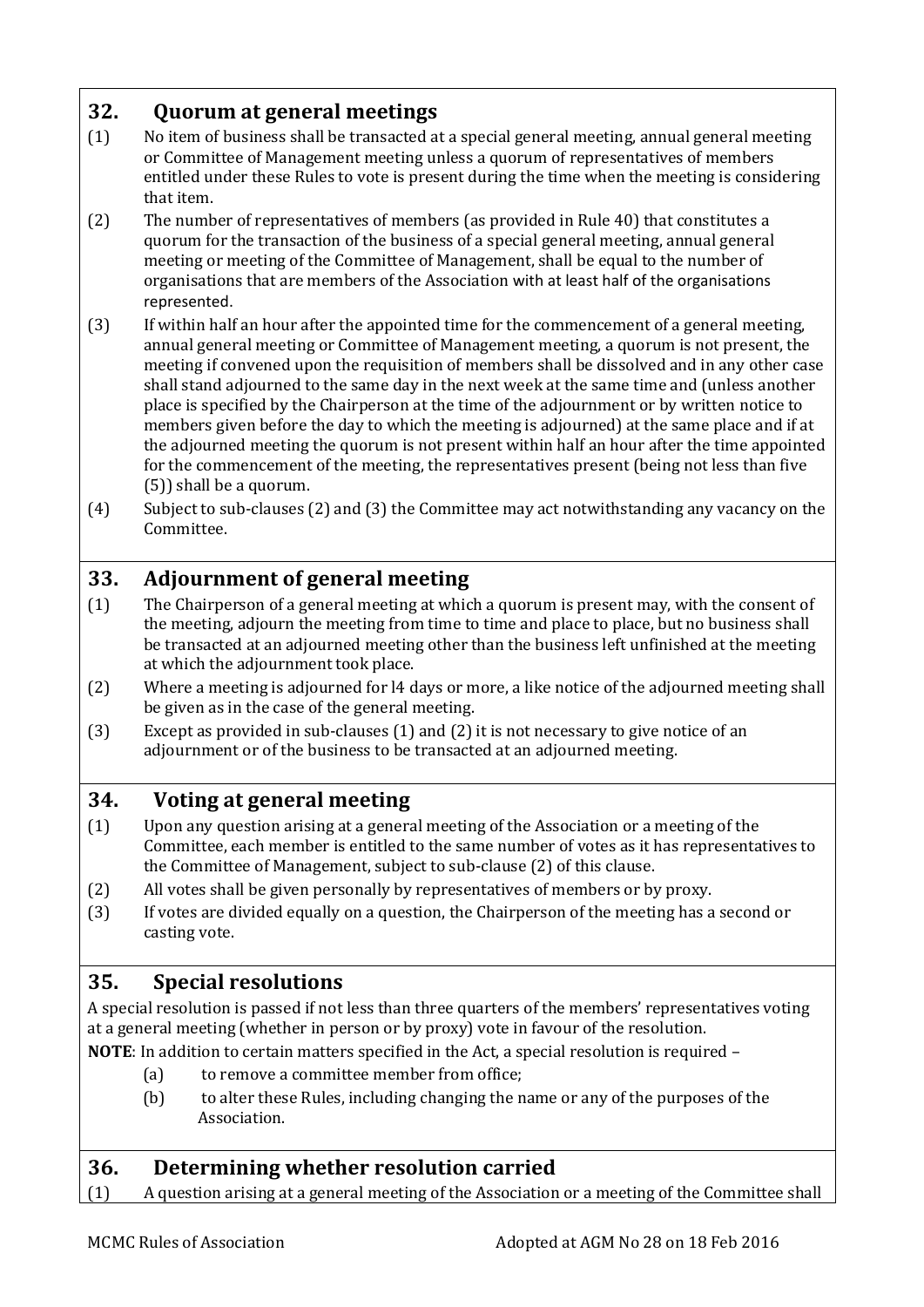be determined on a show of hands and unless before or on the declaration of the show of hands a poll is demanded, a declaration by the Chairperson that a resolution has, on a show of hands, been carried or carried unanimously or carried by a particular majority or lost, and an entry to that effect in the minute book of the Association is evidence of the fact, without proof of the number of proportion of the votes recorded in favour of, or against, that resolution.

- (2) In the case of equality of voting on a question, the Chairperson of the meeting is entitled to exercise a second or casting vote.
- (3) If at a meeting a poll on any question is demanded by a representative of members, it shall be taken at that meeting in such manner as the Chairperson may direct and the resolution of the poll shall be deemed to be a resolution of the meeting on that question.
- (4) A poll that is demanded on the election of a Chairperson or on a question of an adjournment shall be taken forthwith and a poll that is demanded on any other question shall be taken at such time before the close of the meeting as the Chairperson may direct.

## <span id="page-14-0"></span>**37. Minutes of general meeting**

- (1) The Committee must ensure that minutes are taken and kept of each general meeting.
- (2) The minutes must record the business considered at the meeting, any resolution on which a vote is taken and the result of the vote.
- (3) In addition, the minutes of each annual general meeting must include—
	- (a) the names of the members attending the meeting; and
	- (b) proxy forms given to the Secretary under rule 29; and
	- (c) the financial statements submitted to the members; and
	- (d) the certificate signed by two committee members certifying that the financial statements give a true and fair view of the financial position and performance of the Association; and
	- (e) any audited accounts and auditor's report or report of a review accompanying the financial statements that are required under the Act.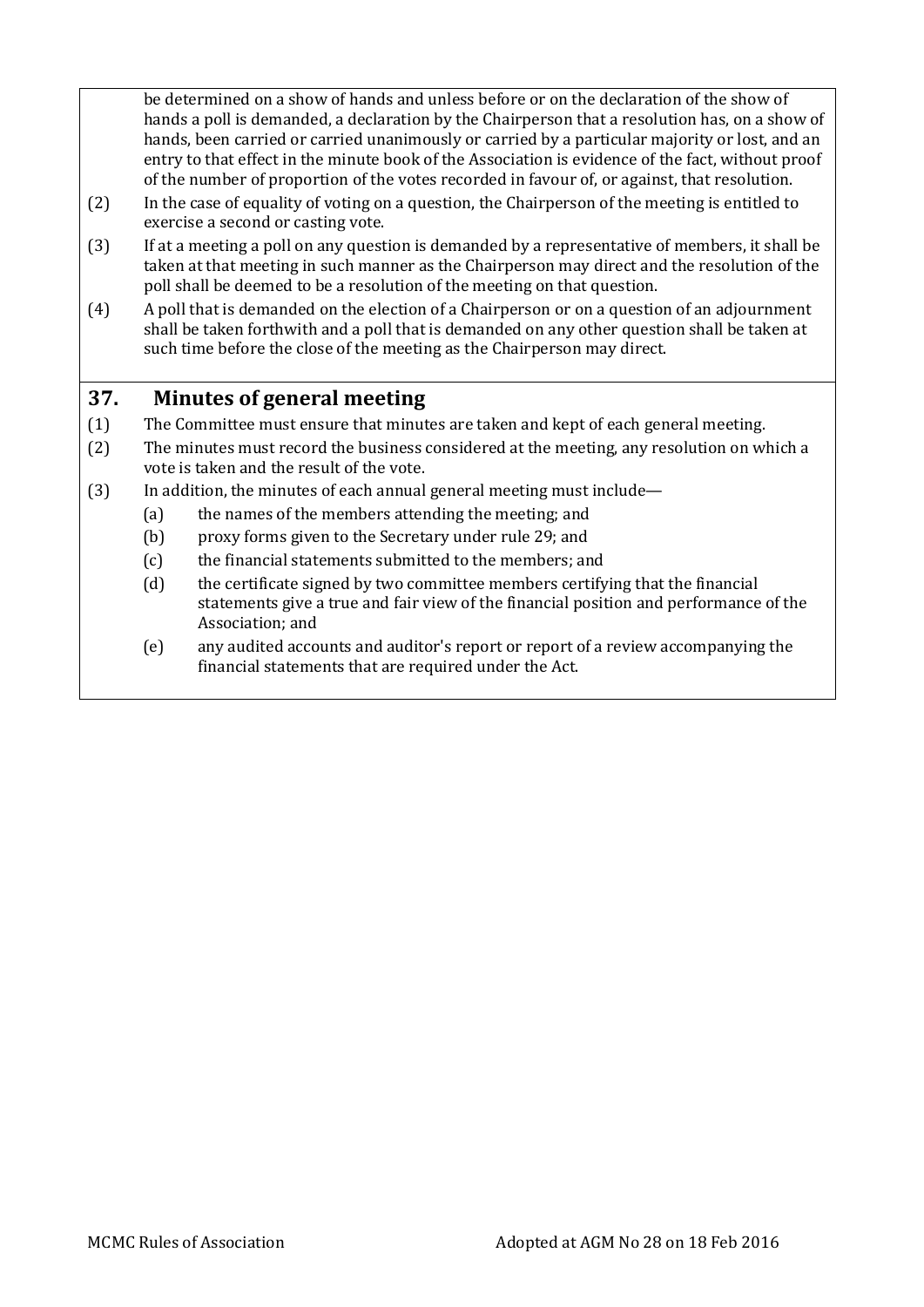## **PART 5-COMMITTEE OF MANAGEMENT**

#### **DIVISION 1- POWERS OF COMMITTEE**

#### <span id="page-15-2"></span><span id="page-15-1"></span><span id="page-15-0"></span>**38. Role and powers**

- (1) The business of the Association must be managed by or under the direction of the Committee of Management.
- (2) The Committee may exercise all the powers of the Association except those powers that these Rules or the Act require to be exercised by general meetings of the members of the Association.

#### (3) The Committee may-

- (a) appoint and remove staff;
- (b) establish subcommittees consisting of
	- (i) representatives of members of the association; and/or
	- (ii) ex officio persons

with terms of reference it considers appropriate.

(c ) establish a Public Fund to be administered and managed in accordance with Part 7 of these Rules.

#### <span id="page-15-3"></span>**39. Delegation**

- (1) The Committee may delegate to a member of the Committee, a subcommittee or staff, any of its powers and functions other than—
	- (a) this power of delegation; or
	- (b) a duty imposed on the Committee by the Act or any other law.
- (2) The delegation must be in writing and may be subject to the conditions and limitations the Committee considers appropriate.
- <span id="page-15-4"></span>(3) The Committee may, in writing, revoke a delegation wholly or in part.

#### <span id="page-15-5"></span>**DIVISION 2- COMPOSITION OF COMMITTEE AND DUTIES OF MEMBERS**

#### **40. Composition of Committee**

The Committee shall consist of ordinary members being:-

- (a) one representative from each of the following :
- (i) each other member which is admitted to membership from time to time
- (b) two representatives from each of the following:
	- (i) City of Darebin,
	- (ii) City of Hume,
	- (iii) City of Moreland,
	- (iv) City of Whittlesea,
	- (v) City of Yarra
	- (vi) Shire of Mitchell
- (c) six representatives from Friends of Merri Creek Inc.
- (d) one representative from Wallan Environment Group Inc.

and in the interpretation of this clause the expression "representative" shall be deemed to mean and include the representative's nominated substitute (written particulars of which shall be lodged with the Secretary), or in the case of Friends of Merri Creek Inc., one or more of no more than six people nominated as a panel of substitutes, (written particulars of which shall be lodged with the Secretary) each of whom shall be appointed at the annual general meeting of the Association in each year.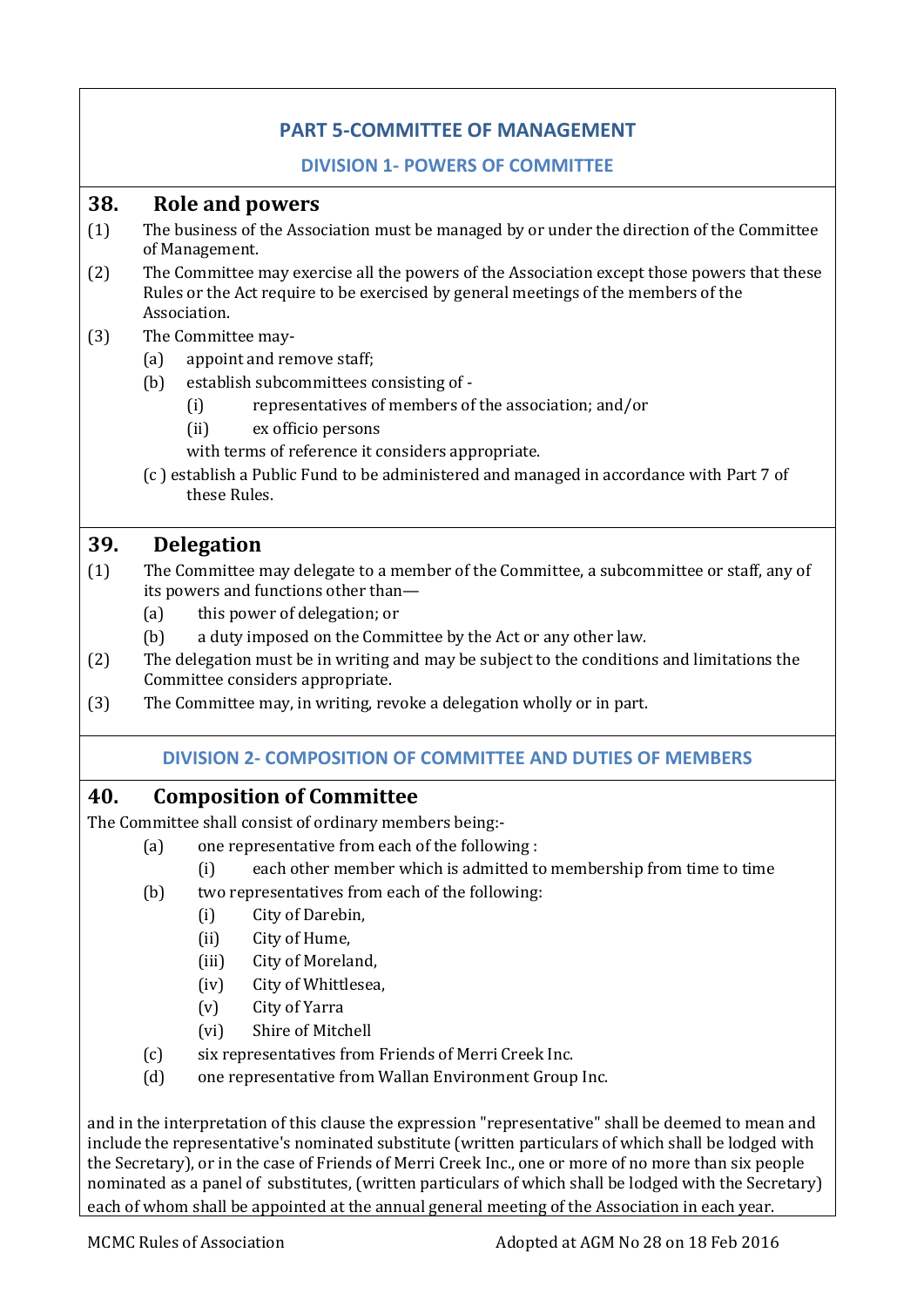## <span id="page-16-0"></span>**41. General duties**

- (1) As soon as practicable after being elected or appointed to the Committee, each committee member must become familiar with these Rules and the Act.
- (2) The Committee is collectively responsible for ensuring that the Association complies with the Act and that individual members of the Committee comply with these Rules.
- (3) Committee members must exercise their powers and discharge their duties with reasonable care and diligence.
- (4) Committee members must exercise their powers and discharge their duties—
	- (a) in good faith in the best interests of the Association; and
	- (b) for a proper purpose.
- (5) Committee members and former committee members must not make improper use of—
	- (a) their position; or
	- (b) information acquired by virtue of holding their position—

so as to gain an advantage for themselves or any other person or to cause detriment to the Association.

**Note:** See also Division 3 of Part 6 of the Act which sets out the general duties of the office holders of an incorporated association.

(6) In addition to any duties imposed by these Rules, a committee member must perform any other duties imposed from time to time by resolution at a general meeting.

## <span id="page-16-1"></span>**42. Term of office**

- (1) Each ordinary member of the Committee shall, subject to these Rules, hold office until the annual general meeting next after the date of their election but is eligible for re-appointment.
- (2) In the event of a casual vacancy occurring in the office of an ordinary member of the Committee, the relevant member may appoint a new representative to fill the vacancy and the representative so appointed shall hold office, subject to these Rules, until the conclusion of the annual general meeting next following the date of their appointment.

## <span id="page-16-2"></span>**43. Vacancies and removal of Committee members**

- (1) For the purposes of these Rules, the office of a representative becomes vacant if that representative :
	- (a) ceases to be a representative of a member of the Association;
	- (b) becomes an insolvent under administration; or
	- (c) resigns their office by notice in writing given to the Secretary.
- (2) The Association in a general meeting may by resolution remove any representative on the Committee before the expiration of their term of office and request the member organisation to appoint another person in their stead to hold office until the expiration of the term of the first mentioned representative on the Committee.
- (3) Where the member of the Committee to whom a proposed resolution referred to in subclause (1) makes representations in writing to the Secretary or President of the Association (not exceeding a reasonable length) and requests that they be notified to the members of the Association, the Secretary or President may send a copy of the representations to each member of the Association or, if they are not so sent, the member of the Committee may require that they be read out at the meeting.

## <span id="page-16-3"></span>**44. Sub-committees**

- (1) The Committee of Management may by resolution and from time to time form standing or temporary sub-committees, which may consist of Committee members but may include members co-opted from other organisations.
- (2) At the time of forming a sub-committee, the Committee must by resolution establish: (a) membership of the sub-committee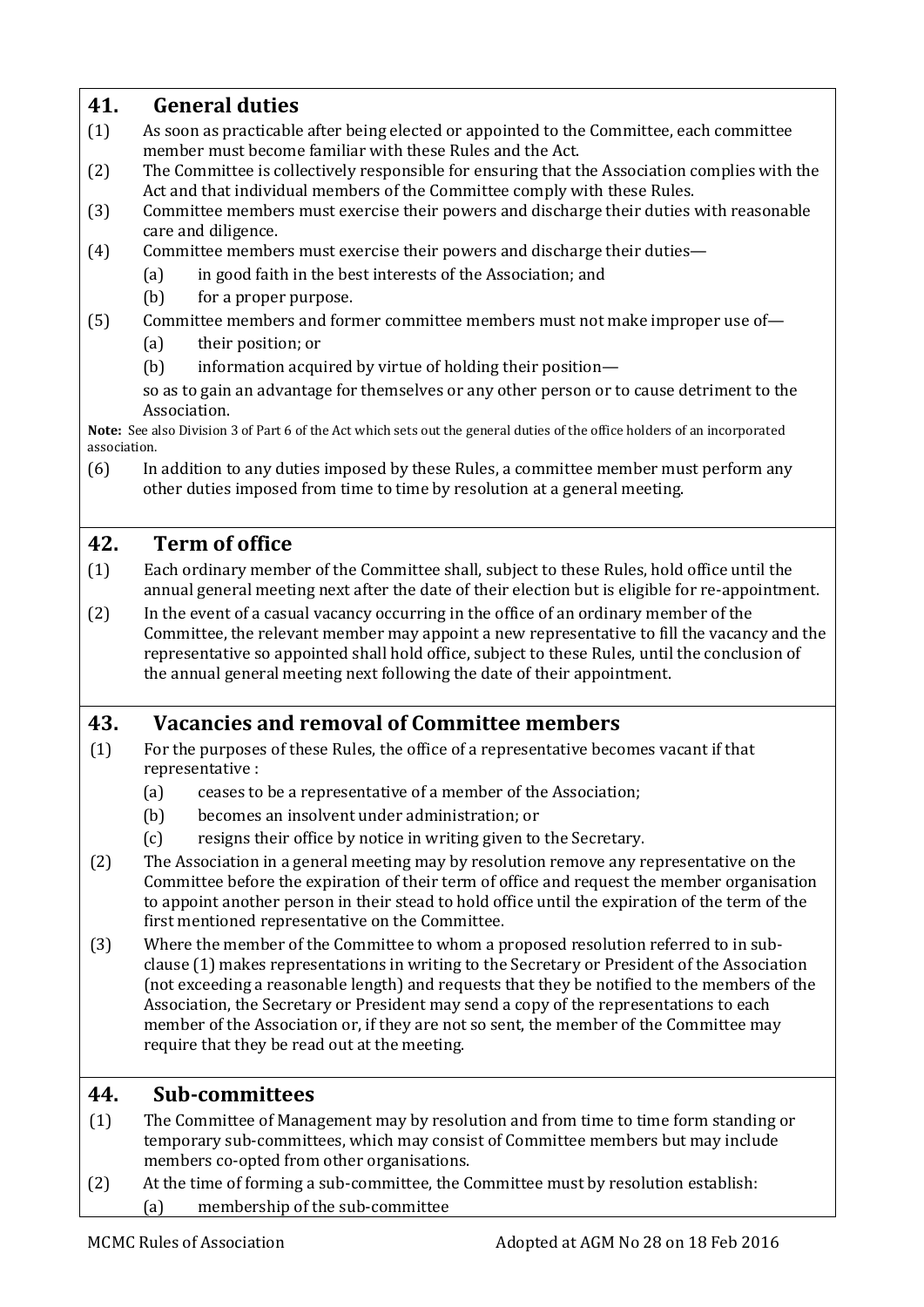- (b) purpose or objectives of the sub-committee
- (c) authority of the sub-committee
- (d) quorum of the sub-committee
- (e) lifespan of the sub-committee.
- (3) The Committee may by resolution alter any matter referred to in sub- clause (2).
- (4). The Office Bearers shall form a permanent standing sub-committee to be called the Executive sub-committee.

#### **DIVISION 3- OFFICE BEARERS**

#### <span id="page-17-1"></span><span id="page-17-0"></span>**45. Office bearers of the Association**

- (1) The Office Bearers of the Association shall be :-
	- (a) a President;
	- (b) two (2) Vice Presidents;
	- (c) a Treasurer; and
	- (d) a Secretary,

each elected in accordance with these Rules.

- (2) Each Office Bearer of the Association shall hold office until the annual general meeting next after the date of their election but is eligible for re-election.
- (3) In the event of a casual vacancy in any office referred to in sub-clause (1) the Committee may appoint one of its ordinary members to the vacant office and the member so appointed may continue in office up to and including the conclusion of the annual general meeting next following the date of their appointment.

#### <span id="page-17-2"></span>**46. Secretary**

(1) The Secretary must perform any duty or function required under the Act to be performed by the secretary of an incorporated association.

Example: Under the Act, the secretary of an incorporated association is responsible for lodging documents of the association with the Registrar.

- (2) The Secretary must—
	- (a) maintain the register of members in accordance with rule 18; and
	- (b) keep custody of the common seal (if any) of the Association and, except for the financial records referred to in rule 58(3), all books, documents and securities of the Association in accordance with rule 64; and
	- (c) subject to the Act and these Rules, provide members with access to the register of members, the minutes of general meetings and other books and documents; and
	- (d) perform any other duty or function imposed on the Secretary by these Rules.
- (3) The Secretary must give to the Registrar notice of his or her appointment within 14 days after the appointment.

#### <span id="page-17-3"></span>**47. Treasurer**

- (1) The Treasurer of the Association :-
	- (a) is responsible for the collection and receipt of all monies due to the Association and the making of all payments on behalf of the Association;
	- (b) shall ensure that all monies received are paid into the account of the Association;
	- (c) shall ensure that any payments are made that have been authorised by the Committee, or by a person delegated to authorise payments specified under rule 39, or by a general meeting of the Association, from the Association's funds;
	- (d) shall ensure cheques are signed or electronic payments authorised by at least two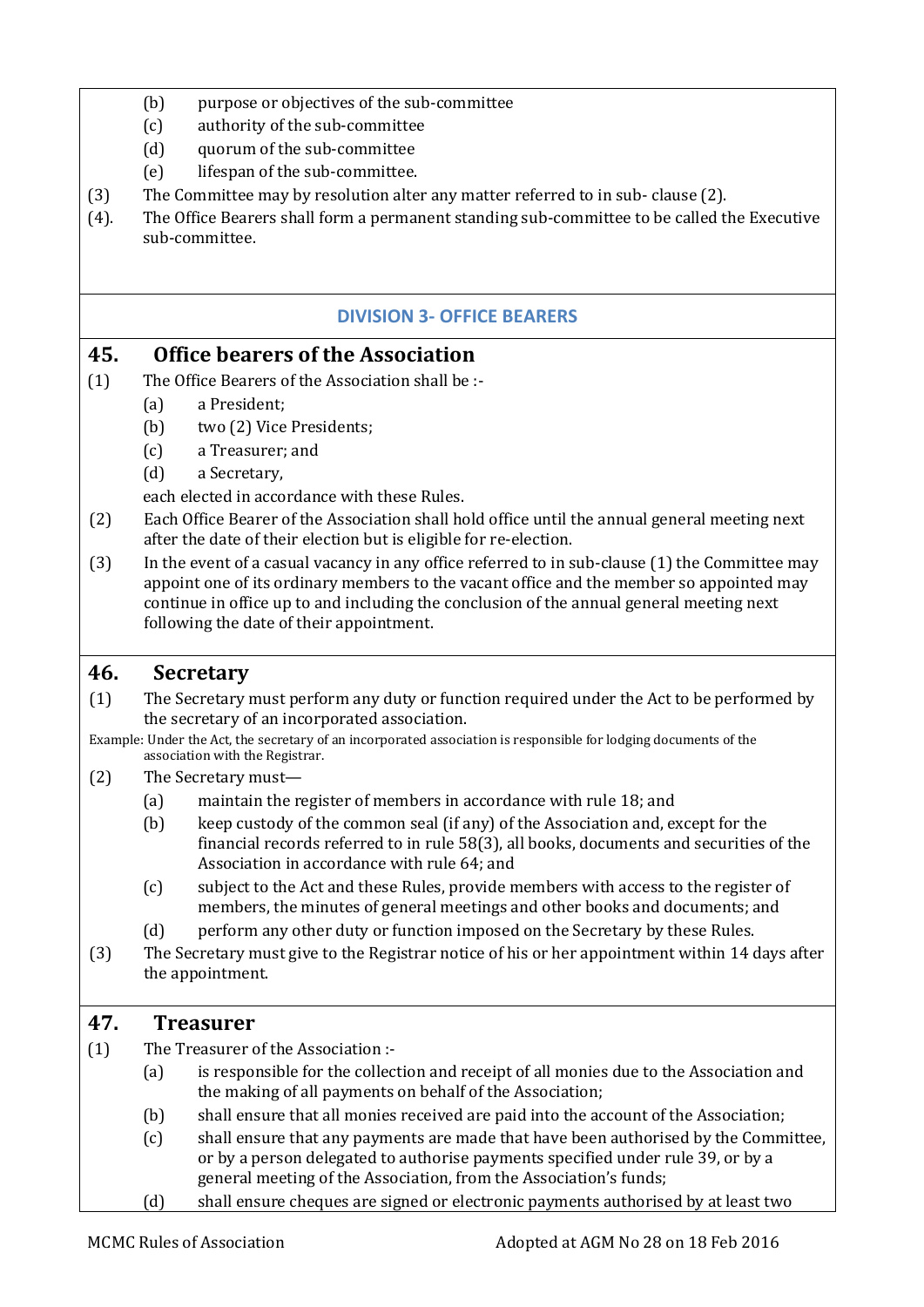people who are

- (i) Committee members; or
- (ii) other persons authorised by the Committee to confirm any payments specified by the Committee under rule 39.
- (2) The Treasurer must:-
	- (a) ensure that the financial records of the Association are kept in accordance with the Act;
	- (b) co-ordinate the preparation of the audited financial statements of the Association prior to their submission to the annual general meeting of the Association
- (3) The Treasurer must ensure that all current Committee members have access to the accounts and financial records of the Association.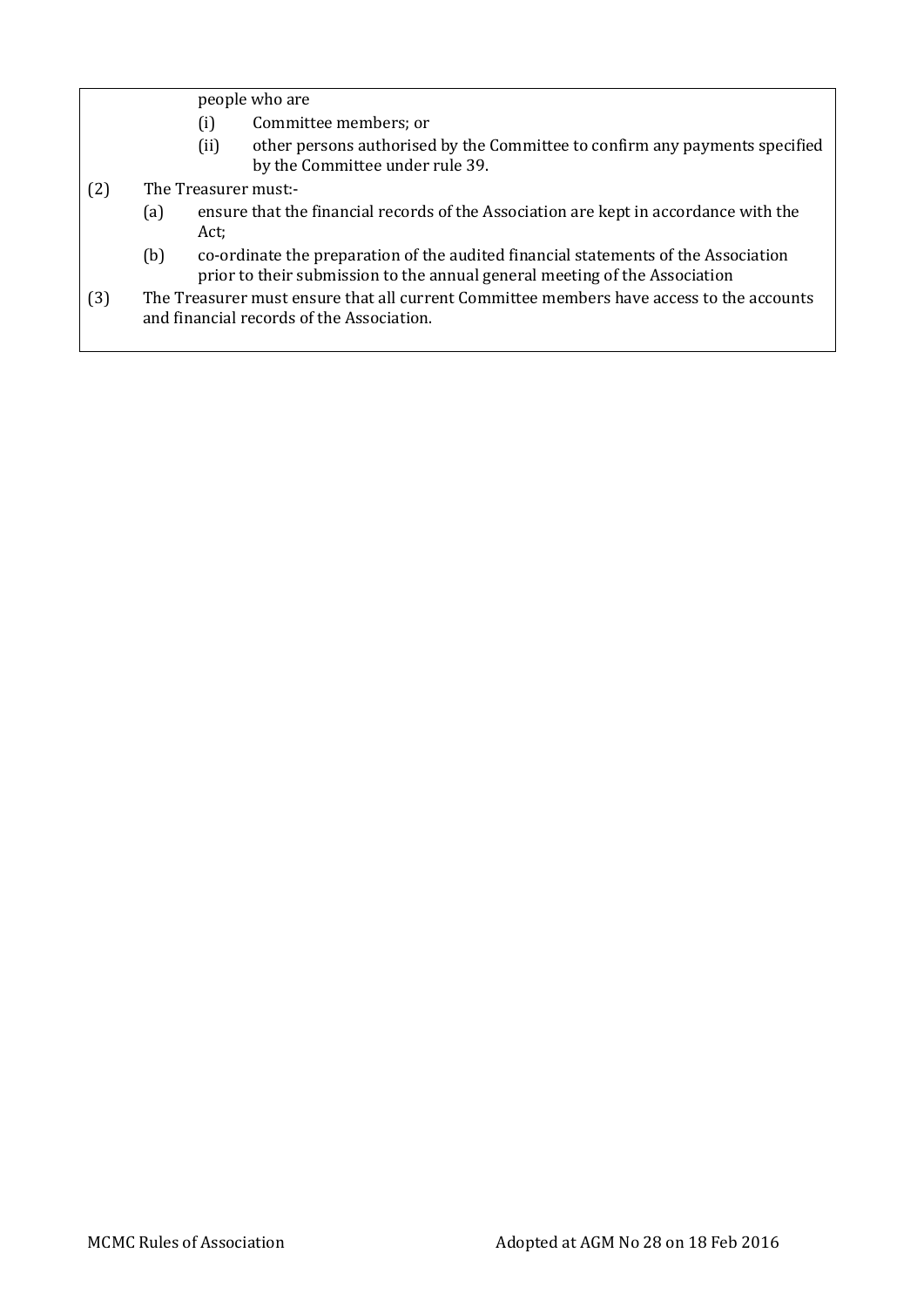## <span id="page-19-0"></span>**48. Election of office bearers**

- (1) The ballot for the election of Office Bearers of the Association shall be conducted at the annual general meeting of the Association in such usual and proper manner as the Committee may direct.
- (2) Nominations of candidates for election as Office Bearers of the Association:-
	- (a) shall be made in writing, signed by two members of the Committee and accompanied by the written consent of the candidate (which may be endorsed on the form of nomination); and
	- (b) shall be delivered to the Secretary of the Association not less than 7 days before the date fixed for the holding of the annual general meeting.
- (3) If insufficient nominations are received to fill all Office Bearer positions, the candidates nominated shall be deemed to be elected and further nominations shall be received and voted upon at the next Committee meeting.
- (4) If the number of nominations received is equal to the number of vacancies to be filled the persons nominated shall be deemed to be elected.
- (5) (a) If the number of nominations exceeds the number of vacancies to be filled, a ballot shall be held.
	- (b) If at any election for the position of President there is an equality of voting it shall be decided by lot who of those members with an equal number of votes shall be President.
- (6) A nomination of a candidate for election under this clause is not valid if that candidate has been nominated for another office for election at the same election.

#### **DIVISION 4 – MEETINGS OF COMMITTEE**

#### <span id="page-19-2"></span><span id="page-19-1"></span>**49. Meetings of Committee**

The Committee shall meet at least three times in each year at such place and such times as the Committee may determine.

#### <span id="page-19-3"></span>**50. Notice of meetings**

Written notice of each Committee meeting shall be served on each member of the Committee by delivering it to them at a reasonable time before the meeting or by post or email or both, addressed to them at their usual address at least two business days before the date of the meeting.

#### <span id="page-19-4"></span>**51. Special meetings**

- (1) Special meetings of the Committee may be convened by the President.
- (2) Notice shall be given to members of the Committee of any special meeting specifying the general the business to be transacted and no other business shall be transacted at such a meeting.

## <span id="page-19-5"></span>**52. Proxies, Use of Technology, and Quorum**

The rules relating to proxies, use of technology and quorum for general meetings of the Association (rules 30, 31 and 32) also apply to Committee meetings.

#### <span id="page-19-6"></span>**53. Conflict of interest**

- (1) A committee member who has a material personal interest in a matter being considered at a committee meeting must disclose the nature and extent of that interest to the Committee.
- (2) The member—
	- (a) must not be present while the matter is being considered at the meeting; and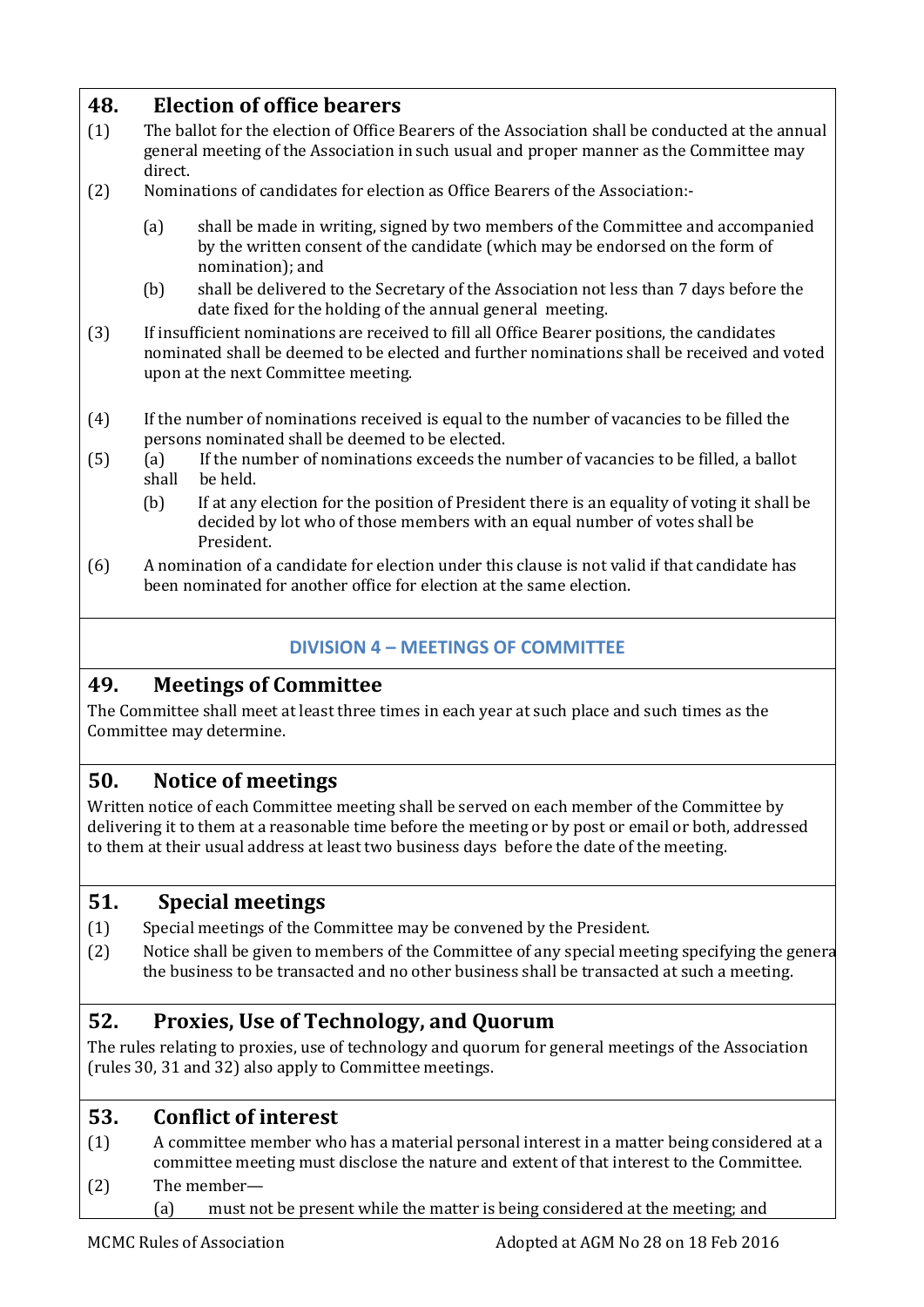<span id="page-20-1"></span><span id="page-20-0"></span>

|     | must not vote on the matter.                                                                                                                                                                                                                               |  |  |
|-----|------------------------------------------------------------------------------------------------------------------------------------------------------------------------------------------------------------------------------------------------------------|--|--|
|     | (b)<br><b>Note</b>                                                                                                                                                                                                                                         |  |  |
|     | Under section 81(3) of the Act, if there are insufficient committee members to form a<br>quorum because a member who has a material personal interest is disqualified from voting<br>on a matter, a general meeting may be called to deal with the matter. |  |  |
| (3) | This rule does not apply to a material personal interest—                                                                                                                                                                                                  |  |  |
|     | that exists only because the member belongs to a class of persons for whose benefit<br>(a)<br>the Association is established; or                                                                                                                           |  |  |
|     | that the member has in common with all, or a substantial proportion of, the<br>(b)<br>members of the Association.                                                                                                                                          |  |  |
| 54. | <b>Voting</b>                                                                                                                                                                                                                                              |  |  |
| (1) | On any question arising at a committee meeting, each committee member present at the<br>meeting has one vote.                                                                                                                                              |  |  |
| (2) | A motion is carried if a majority of committee members present at the meeting vote in<br>favour of the motion.                                                                                                                                             |  |  |
| (3) | Subrule (2) does not apply to any motion or question which is required by these Rules to be<br>passed by an absolute majority of the Committee.                                                                                                            |  |  |
| (4) | If votes are divided equally on a question, the Chairperson of the meeting has a second or<br>casting vote.                                                                                                                                                |  |  |
| (5) | Voting by proxy is permitted.                                                                                                                                                                                                                              |  |  |
| 55. | <b>Minutes of meeting</b>                                                                                                                                                                                                                                  |  |  |
| (1) | The Committee must ensure that minutes are taken and kept of each committee meeting.                                                                                                                                                                       |  |  |
| (2) | The minutes must record the following-                                                                                                                                                                                                                     |  |  |
|     | the names of the members in attendance at the meeting and any proxies;<br>(a)                                                                                                                                                                              |  |  |
|     | the business considered at the meeting;<br>(b)                                                                                                                                                                                                             |  |  |
|     | any resolution on which a vote is taken and the result of the vote;<br>(c)                                                                                                                                                                                 |  |  |
|     | (d)<br>any material personal interest disclosed under rule 65.                                                                                                                                                                                             |  |  |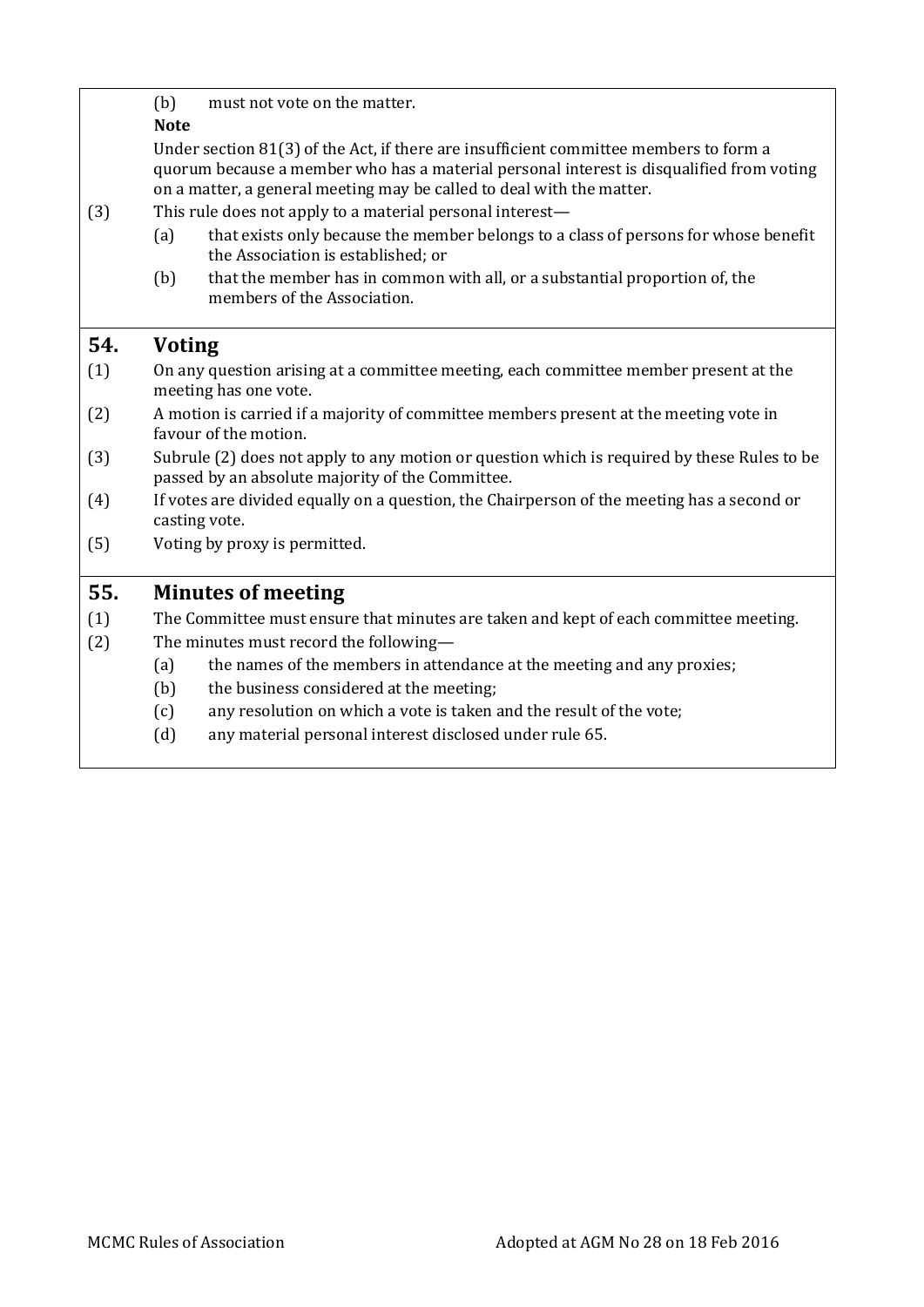#### **PART 6 – FINANCIAL MATTERS**

#### <span id="page-21-1"></span><span id="page-21-0"></span>**56. Sources of funds**

Finance shall be obtained from the subscriptions and contributions of members, endowments, grants, public subscriptions, voluntary contributions, fund raising efforts, trading and other approved means.

#### <span id="page-21-2"></span>**57. Management of funds**

- (1) Subject to any restriction imposed by a general meeting of the Association, the Committee may approve expenditure on behalf of the Association.
- (2) All cheques must be signed and electronic payments authorised by at least two people who are
	- (i) Committee members; or
	- (ii) other persons authorised by the Committee to confirm any payments specified by the Committee under rule 39.
	- (2) The Committee may by resolution appoint a member of staff as a co-signatory to cheques, electronic payments, drafts, bills of exchange, promissory notes or other negotiable instruments.

#### <span id="page-21-3"></span>**58. Financial records**

- (1) The Association must keep financial records that—
	- (a) correctly record and explain its transactions, financial position and performance; and
	- (b) enable financial statements to be prepared as required by the Act.
- (2) The Association must retain the financial records for 7 years after the transactions covered by the records are completed.
- (3) The Treasurer must keep in his or her custody, or under his or her control—
	- (a) the financial records for the current financial year; and
	- (b) any other financial records as authorised by the Committee.

#### <span id="page-21-4"></span>**59. Financial statements**

- (1) For each financial year, the Committee must ensure that the requirements under the Act relating to the financial statements of the Association are met.
- (2) Without limiting subrule (1), those requirements include—
	- (a) the preparation of the financial statements;
	- (b) the auditing of the financial statements;
	- (c) the submission of the financial statements to the annual general meeting of the Association;
	- (d) the lodgement with the Registrar of the financial statements and accompanying reports, certificates, statements and fee.

## <span id="page-21-5"></span>**60. Audit**

<span id="page-21-6"></span>The Auditor appointed by the Association shall be a member of some recognised institute of accountants and he or she shall in every financial year during the currency of the Association cause the Association's books of account to be audited in accordance with approved practice and guidelines, or as otherwise required by clause 99 of the Act.

## **PART 7- GIFT FUND**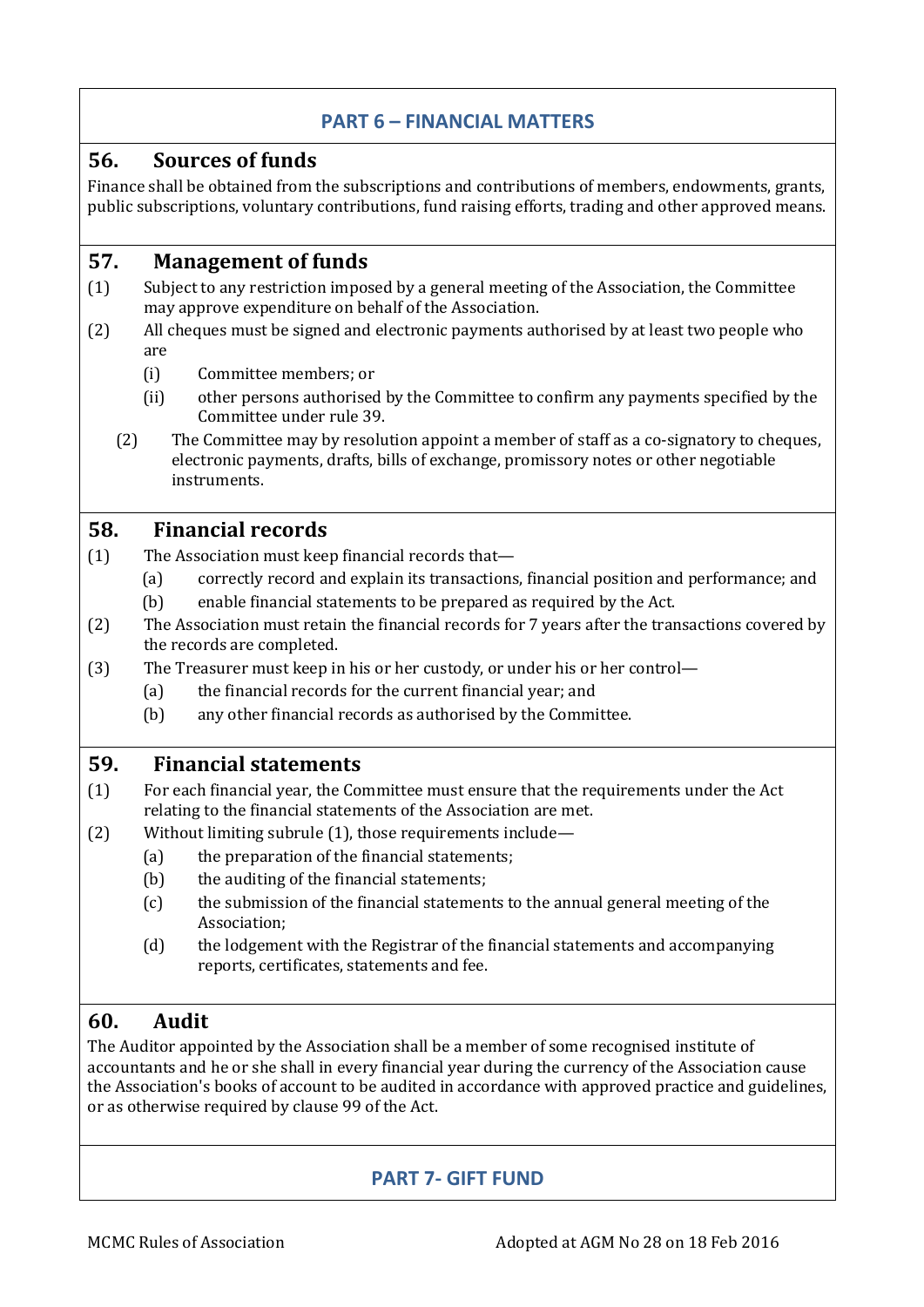## <span id="page-22-0"></span>**61. Merri Creek Environment Fund** (1) The Merri Creek Environment Fund (the Fund) must comply with subdivision 30-E of the Income Tax Assessment Act 1997. (2) The Fund will be used only to support the Merri Creek Management Committee Inc.'s environmental purposes. (3) Members of the general public are to be invited to make gifts of money or property to the Fund for the environmental purposes of the Merri Creek Management Committee Inc. (4) Money from interest on donations, income derived from donated property, and money from the realisation of such property are to be deposited into the Fund. (5) The fund must not receive any other money or property, including corporate sponsorship money, and gifts to it are to be kept separate from other funds of the Merri Creek Management Committee Inc. (6) A separate bank account is to be opened to deposit money donated to the Fund, including interest accruing thereon. (7) Receipts are to be issued in the name of the Fund and proper accounting records and procedures are to be kept and used for the Fund. (8) Any allocation of funds or property to other organisations, persons or groups will be made in accordance with MCMC's statement of purposes and will not be influenced by the expressed preference or interest of a particular donor. (9) The Fund will be administered by a standing subcommittee of the Committee of Management of the Merri Creek Management Committee Inc. to be known as the Merri Creek Environment Fund Subcommittee. The subcommittee will comprise no fewer than 3 persons. A majority of the members of the subcommittee are required to have the requisite degree of responsibility to the general community, that is, persons who, because of their tenure of some public office or their position in the community have a degree of responsibility to the community as a whole as distinct from obligations solely in regard to the environmental objectives of the Merri Creek Management Committee. (10) In the event of the winding up of the Fund, any surplus assets are to be transferred to another fund with similar objectives that is on the Register of Environmental Organisations. (11) The fund will be operated on a non-profit basis. None of the money or property accumulated by the Fund will be distributed to members of the Association or Members of the Merri Creek Environment Fund Subcommittee apart from proper remuneration for administrative purposes. (12) Any changes to the membership of the Merri Creek Environment Fund Subcommittee will be advised to the Department of the Environment within a reasonable time following the making of the changes. (13) Any changes to the Rules of the Fund are to be advised to the Department of the Environment within a reasonable time following the making of the changes. (14) Statistical data about gifts to the Fund during the financial year will be provided to the Department of the Environment within four months after the end of the financial year and in the form required by the Department." (15) MCMC agrees to comply with any rules that the Treasurer and the Minister with responsibility for the Environment may make to ensure that gifts made to the fund are only used for its principal purpose.

## <span id="page-22-1"></span>**PART 8- GENERAL MATTERS**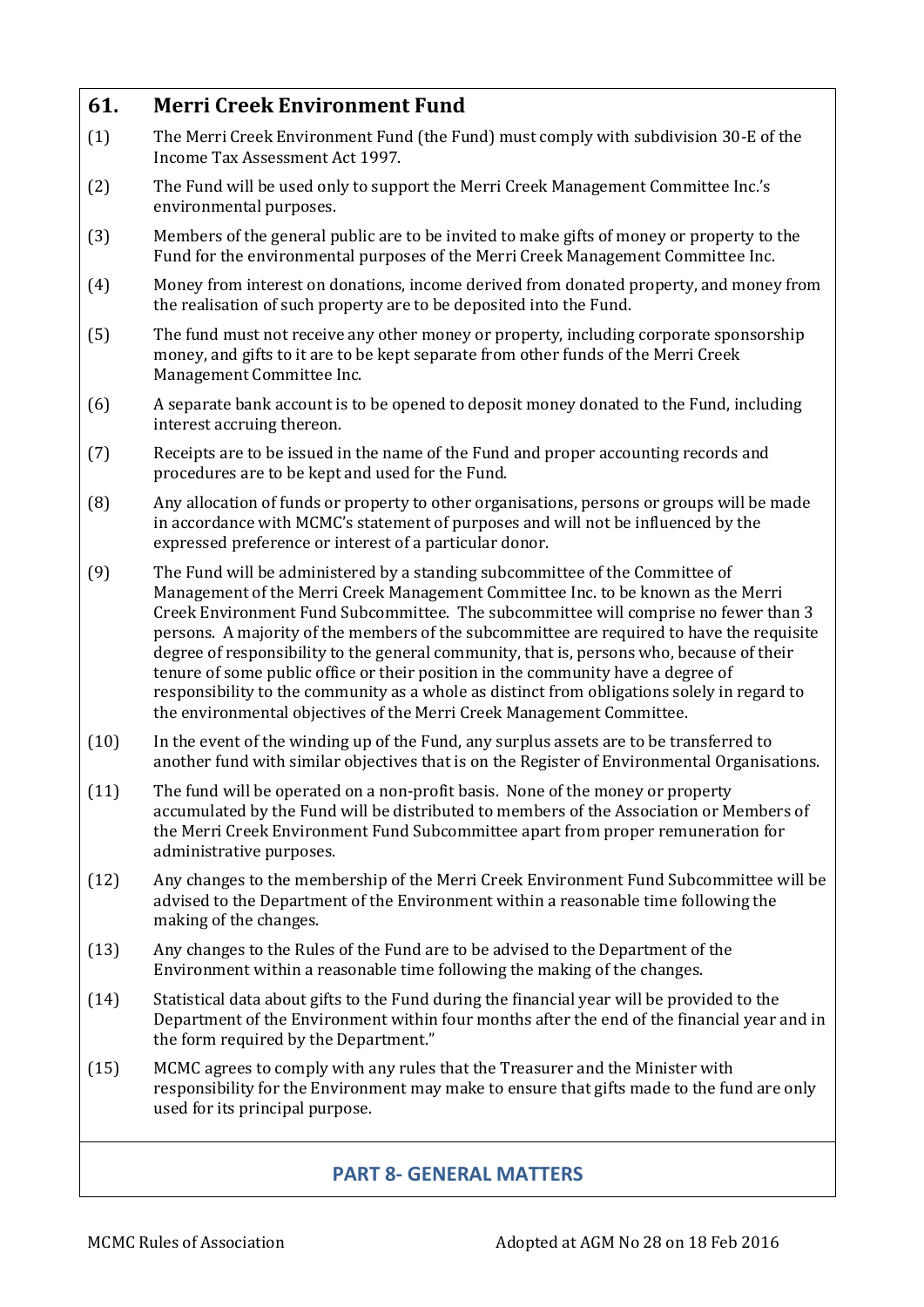## <span id="page-23-0"></span>**62. Common seal**

- (1) The Common Seal of the Association shall be kept in the custody of the Secretary.
- (2) The Common Seal shall not be affixed to any instrument except by the authority of the Committee and the affixing of the Common Seal shall be attested by the signatures either of two members of the Committee or of one member of the Committee and of the Secretary of the Association

#### <span id="page-23-1"></span>**63. Notice requirements**

- (1) A notice may be served by or on behalf of the Association upon any member by sending it by post or email to the member at their address shown in the Register of Members or by handing the notice to the member personally.
- (2) Where a document is properly addressed, pre-paid and posted to a person as a letter, the document shall, unless the contrary is proved, be deemed to have been given to the member at the time at which the letter would have been delivered in the ordinary course of post.

## <span id="page-23-2"></span>**64. Custody and inspection of books and records**

- (1) Members may on request inspect free of charge—
	- (a) the register of members;
	- (b) the minutes of general meetings;
	- (c) subject to subrule (2), the financial records, books, securities and any other relevant document of the Association, including minutes of Committee meetings.
- (2) The Committee may refuse to permit a member to inspect records of the Association that relate to confidential, personal, employment, commercial or legal matters or where to do so may be prejudicial to the interests of the Association.
- (3) The Committee must on request make copies of these rules available to members and applicants for membership free of charge.
- (4) Subject to subrule (2), a member may make a copy of any of the other records of the Association referred to in this rule and the Association may charge a reasonable fee for provision of a copy of such a record.
- (5) For purposes of this rule—

relevant documents means the records and other documents, however compiled, recorded or stored, that relate to the incorporation and management of the Association and includes the following—

- (a) its membership records;
- (b) its financial statements;
- (c) its financial records;
- (d) records and documents relating to transactions, dealings, business or property of the Association.

## <span id="page-23-3"></span>**65. Winding up and cancellation**

- (1) The Association may be wound up voluntarily by special resolution.
- (2) In the event of the winding up or the cancellation of the incorporation of the Association, the surplus assets of the Association must not be distributed to any members or former members of the Association.
- (3) Subject to the Act and any court order made under section 133 of the Act, the surplus assets must be given to a body that has similar purposes to the Association and which is not carried on for the profit or gain of its individual members.
- (4) The body to which the surplus assets are to be given must be decided by special resolution.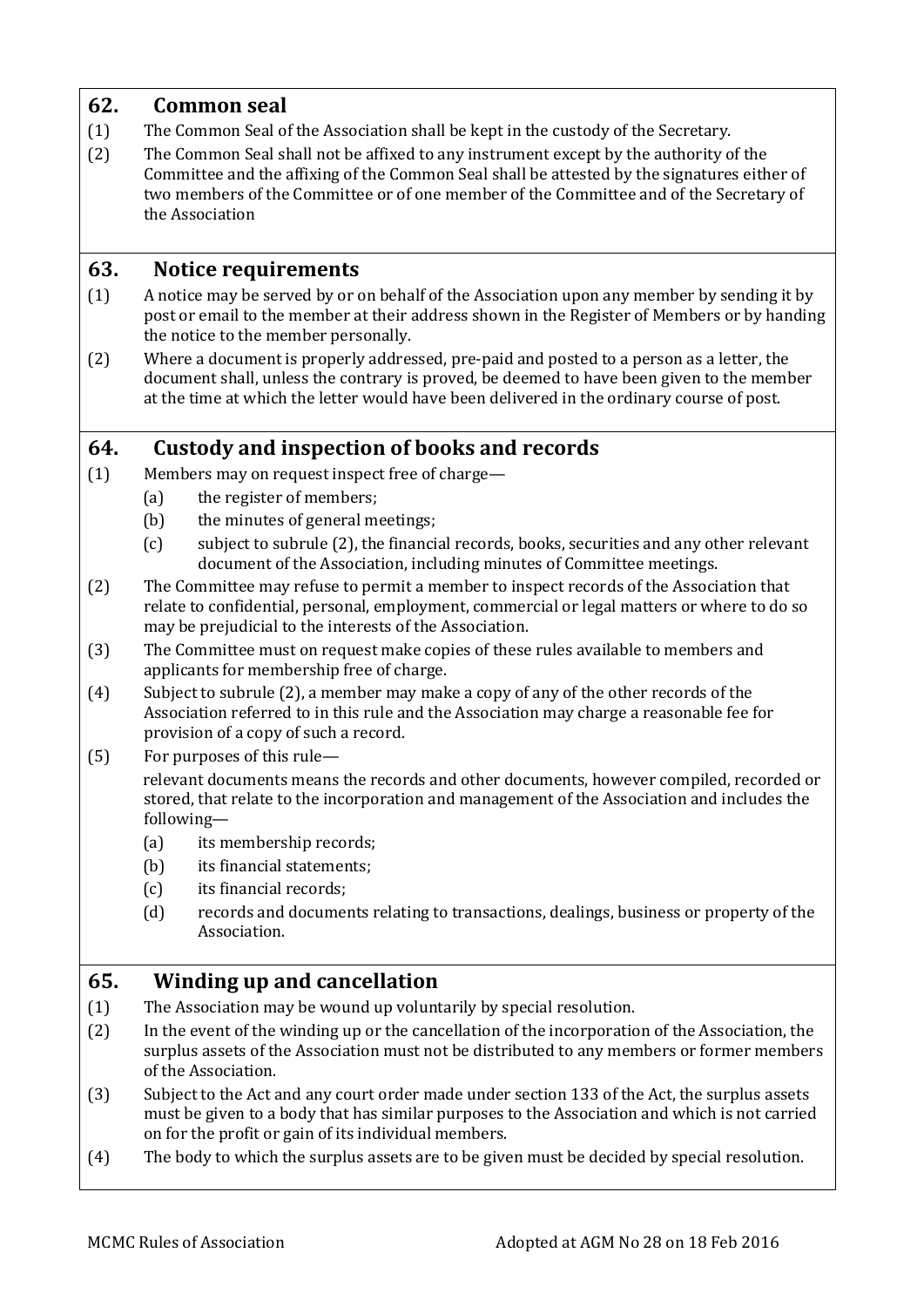## <span id="page-24-0"></span>**66. Alteration of Rules**

These Rules may only be altered by special resolution of a general meeting of the Association.